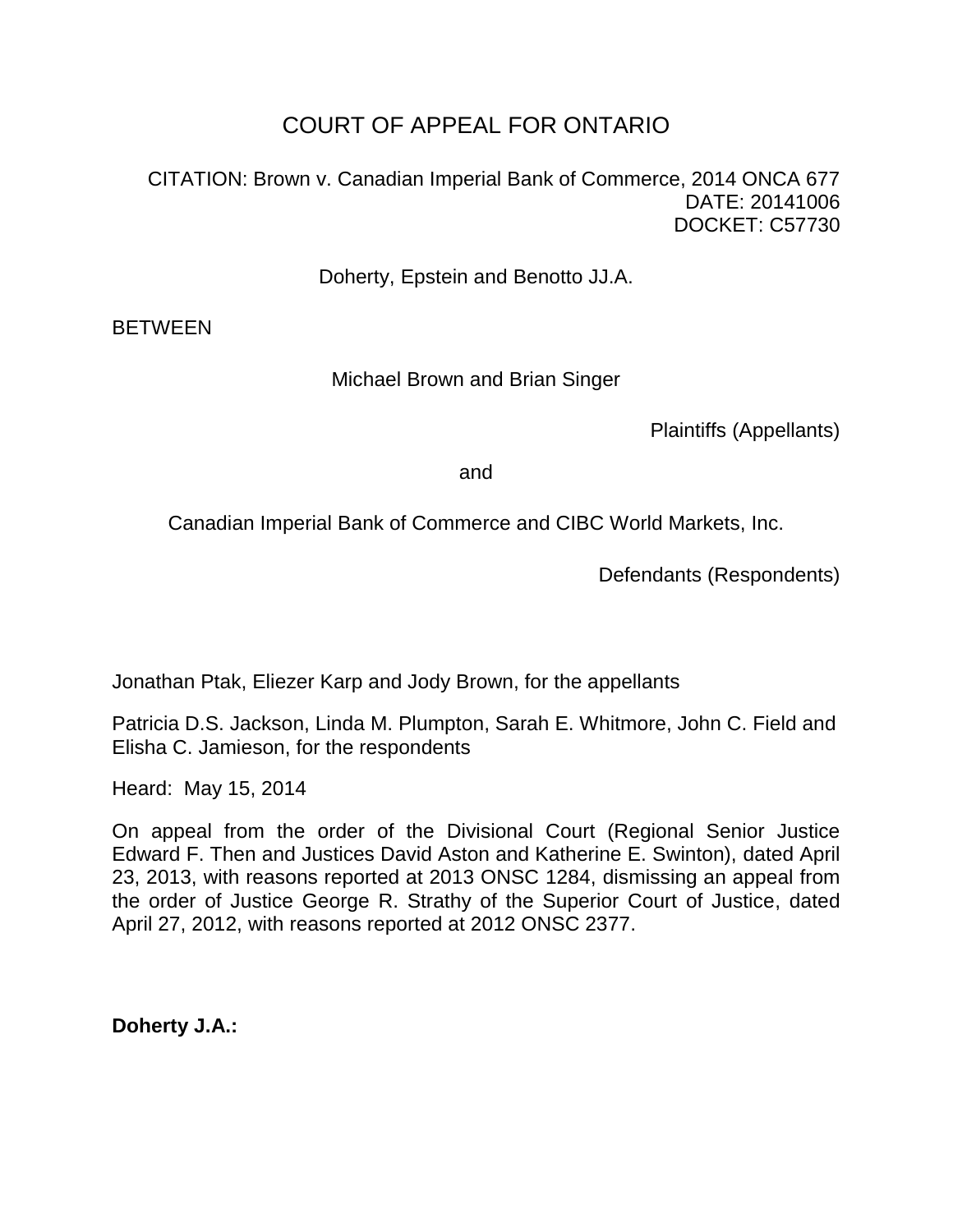**I**

#### **OVERVIEW**

[1] This is yet another case in which plaintiffs seek to certify a class action claiming overtime pay. The motion judge dismissed the motion for certification and the Divisional Court dismissed an appeal from that order. This court granted leave to appeal from the order of the Divisional Court.

[2] At the certification motion, the plaintiffs ultimately proposed a class definition consisting of employees who had worked for the respondents after 1996 and who held the job titles of Analyst, Investment Advisor ("IA") or Associate Investment Advisor ("AIA"). The motion judge concluded that eligibility for overtime pay under the applicable statutory regime or the respondents' overtime policy could not be determined on a common basis for all members of the proposed class. He further held that, absent a common issue on the question of eligibility for overtime pay, the claim should not be certified under s. 5 of the *Class Proceedings Act, 1992*, S.O. 1992, c. 6 ("*CPA*").

[3] In the Divisional Court, the plaintiffs, in response to the reasons of the motion judge and the decision of this court in *McCracken v. Canadian National Railway Co.*, 2012 ONCA 445, 111 O.R. (3d) 745 (released after the ruling of the motion judge), narrowed the proposed class. The amended class definition excluded Analysts from the proposed class and an attempt was made to remove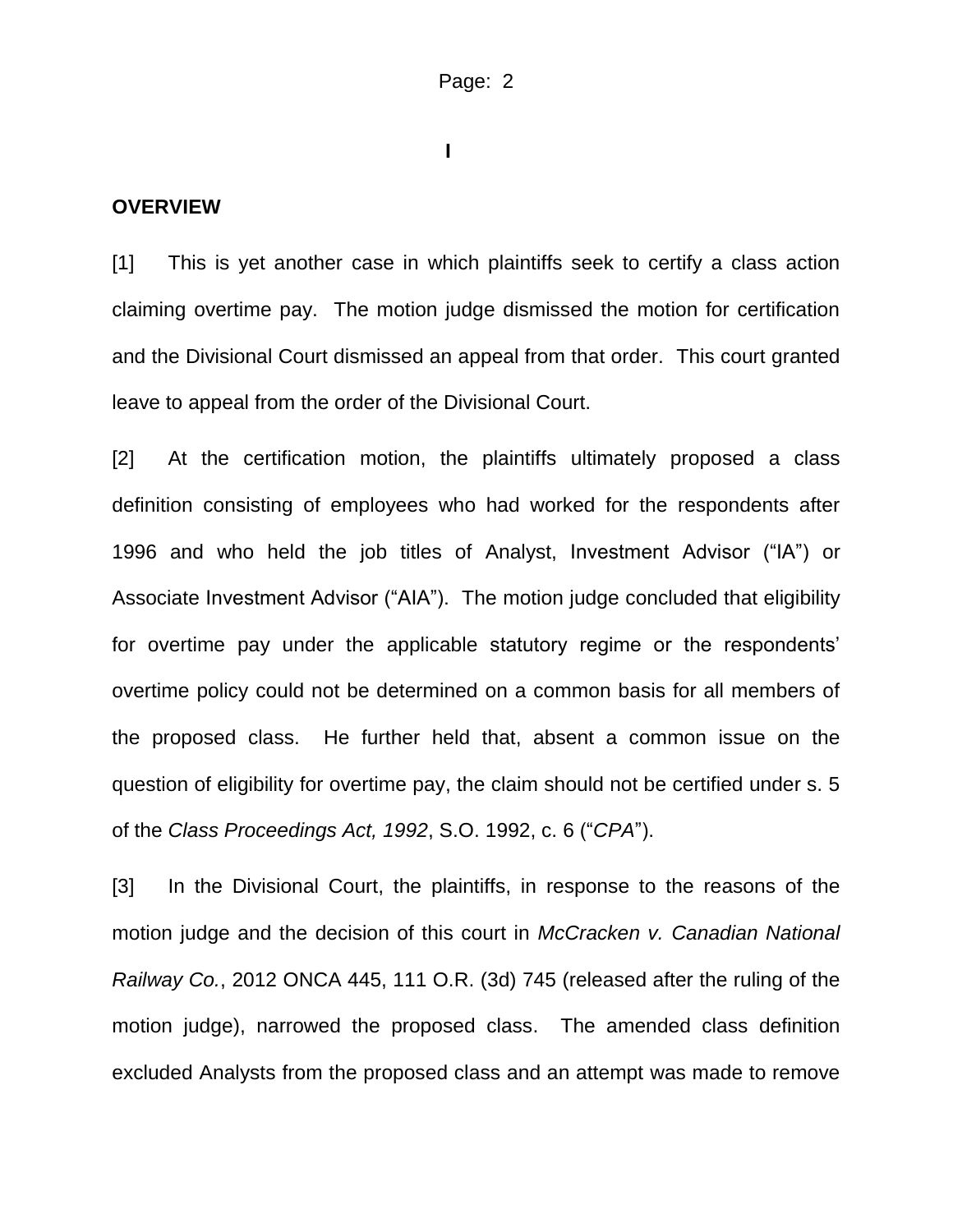IAs and AIAs who had supervisory or managerial responsibilities. The Divisional Court held that despite the considerable narrowing of the proposed class, the determination of eligibility for overtime pay remained an employee-specific inquiry that was not amenable to resolution as a common issue. In coming to that conclusion, the court placed considerable reliance on the analysis in *McCracken*. The Divisional Court also agreed with the motion judge that none of the other proposed common issues rendered the claims suitable for certification.

[4] In this court, the plaintiffs argue, first, that the courts below erred in holding that eligibility for overtime pay was not a common issue. They submit that both the motion judge and the Divisional Court fundamentally misapprehended the relevant evidence and failed to apply the legal principles governing the common issue assessment required by s. 5(1)(c) of the *CPA*. Second, the appellants submit that even if eligibility for overtime pay was not a common issue, there were other common issues that warranted certification of the action.

[5] I would dismiss the appeal. Like the courts below, I think the outcome of the certification motion turned on s. 5(1)(c) of the *CPA* and, specifically, whether eligibility for overtime pay could be certified as a common issue. I propose to focus almost exclusively on the s. 5(1)(c) requirement for certification.

[6] I find no material misapprehension of the evidence by the motion judge or the Divisional Court. Nor did either court err in its legal analysis relevant to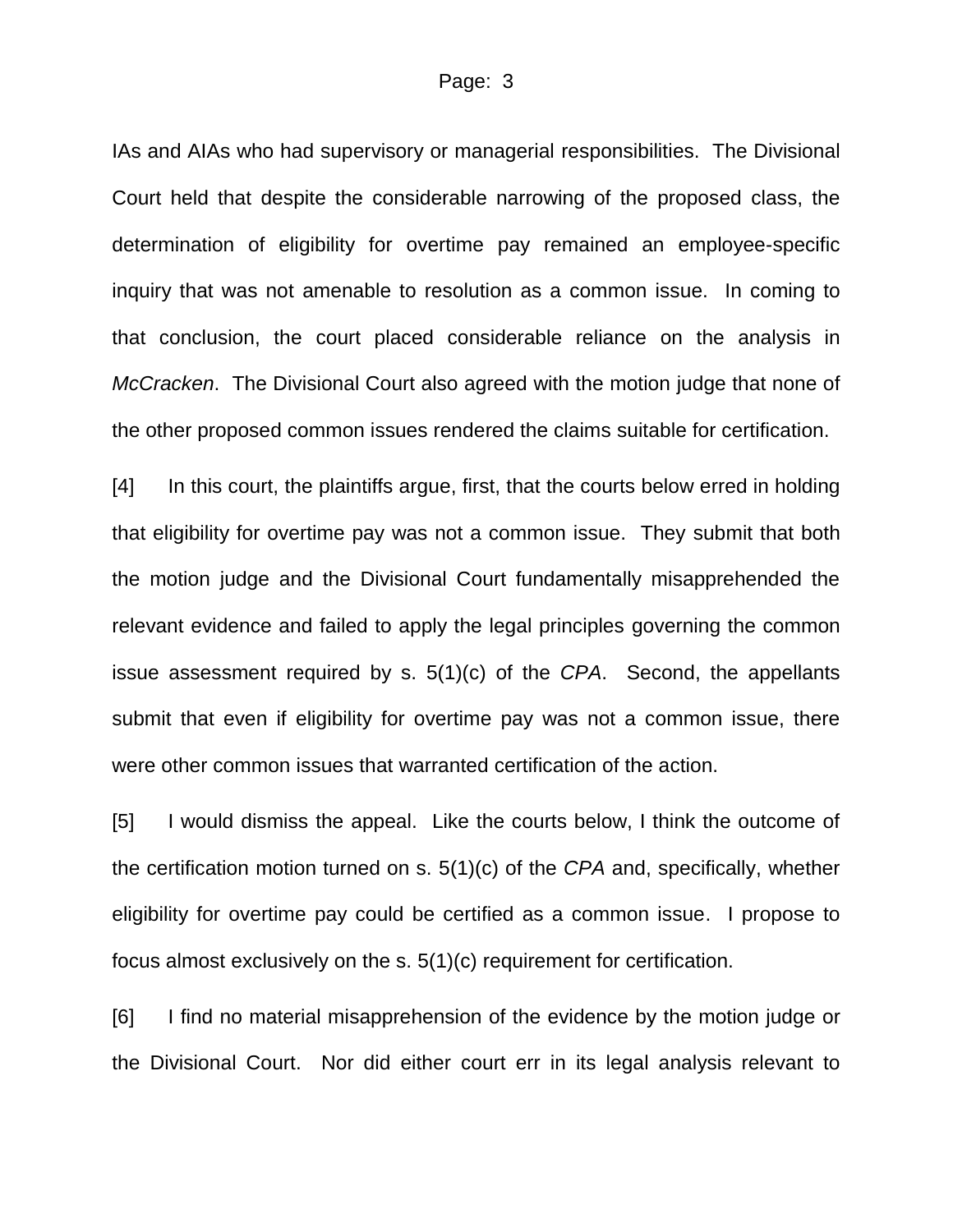whether eligibility for overtime pay was a common issue. More specifically, the analysis of both courts is consistent with this court's reasoning in *McCracken*. *Rosen v. BMO Nesbitt Burns Inc.*, 2013 ONSC 2144, 44 C.P.C. (7th) 149, leave to appeal to Div. Ct. refused, [2013] O.J. No. 6258 (S.C.J.), a certification motion decided after the Divisional Court's ruling in this case in which the motion judge certified an overtime pay claim, does not alter the legal landscape described in *McCracken* and is factually distinguishable from the present case. Nothing in *Rosen* casts doubt on the correctness of the decision to refuse certification in this case.

#### **II**

#### **THE PARTIES**

[7] This action was commenced by Michael Brown, who had been employed by CIBC World Markets Inc. ("CIBCWM") as an Analyst. I need say nothing more about Mr. Brown because Analysts are no longer a part of the proposed class.

[8] Brian Singer, the other proposed representative plaintiff, was added to the action in May 2009. Mr. Singer worked for CIBCWM, first as a bond salesman (1994-96), and later as an IA (1996-2002). According to him, as an IA, he advised clients on suitable investments, but did not perform any managerial or supervisory functions. His remuneration was based on a commission on the fees generated by the sales of various financial products and a percentage of the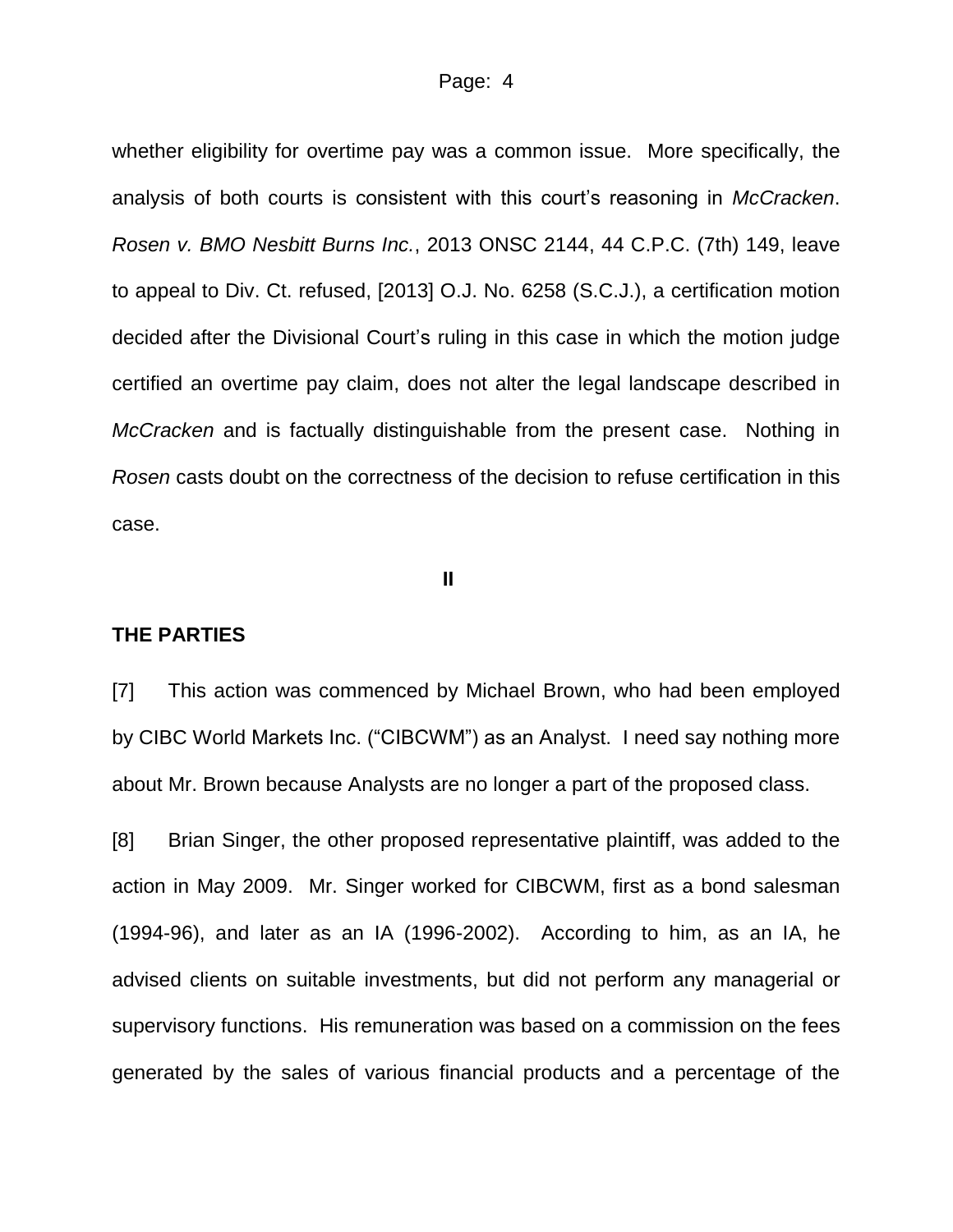asset management fees paid to CIBCWM by his clients. Mr. Singer estimated that his average annual pay was about \$75,000. The income of IAs varied widely. Some made over \$1,000,000 per year.

[9] Mr. Singer worked about 65 to 70 hours per week, including weekends. Most of his work was done in the office. Mr. Singer believed that the nature of the work done by IAs, the workload given to them by management, and the compensation scheme developed by management, effectively required all IAs and AIAs to work well in excess of 44 hours per week. It was understood that IAs and AIAs did not work regular eight-hour days.

[10] Management never kept track of Mr. Singer's hours or asked him to fill out timesheets. Management never said anything to him about overtime and he was not aware that he had a potential claim to overtime until he spoke to legal counsel. According to Mr. Singer, IAs were not considered to be eligible for overtime at CIBCWM. He estimated that he was entitled to about \$50,000 per year in overtime pay.

[11] In his reply affidavit, Mr. Singer indicated that he had an assistant who received a bonus as determined by his branch manager. That bonus was a percentage of Mr. Singer's gross monthly revenues. The bonus was paid by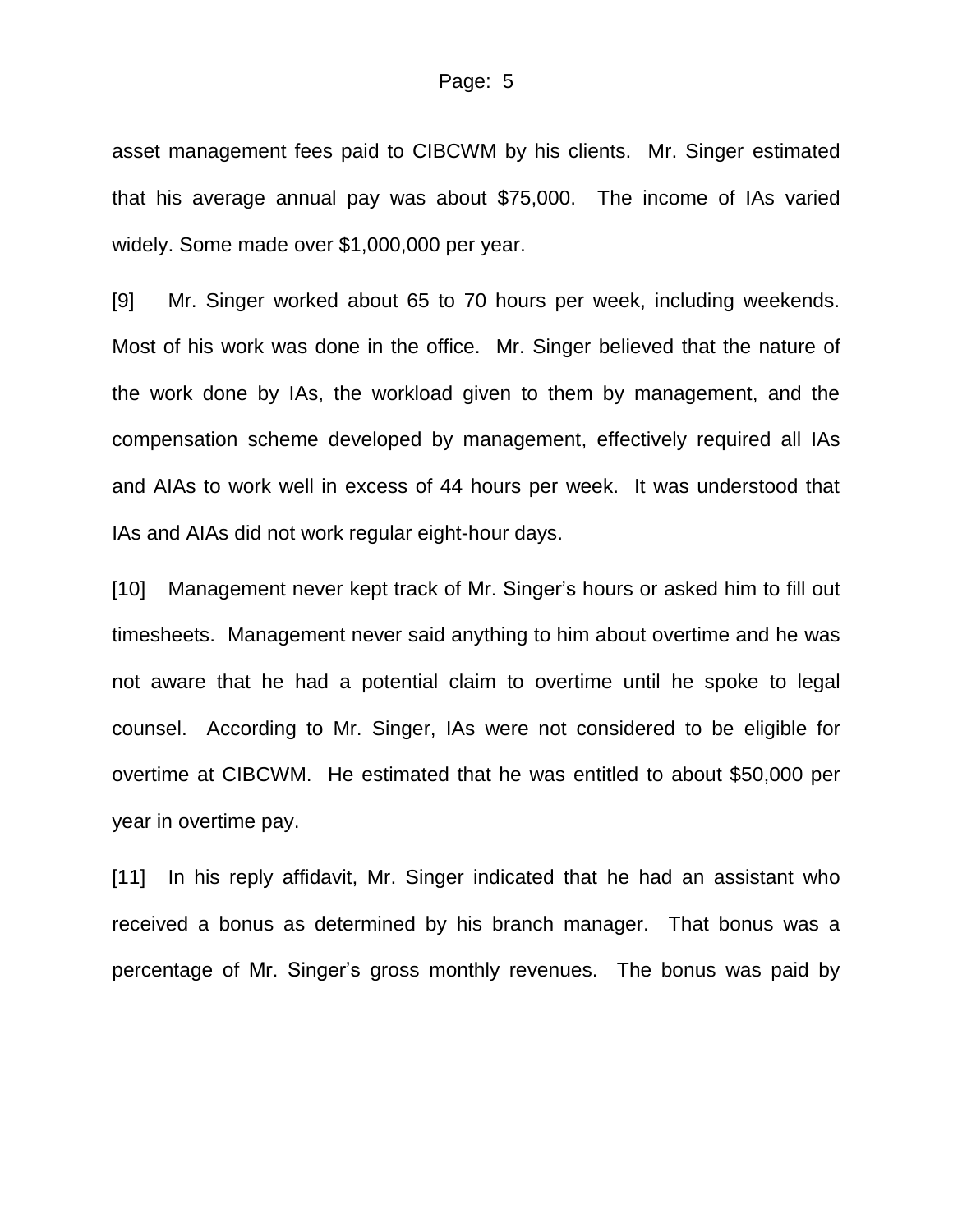CIBCWM and that amount was deducted from Mr. Singer's paycheque. Other IAs had the same arrangement.<sup>1</sup>

[12] The respondent, CIBC, is a Canadian federally-chartered bank. Its labour relations are governed by the *Canada Labour Code*, R.S.C. 1985, c. L-2 ("*Code*"). The respondent, CIBCWM, is the wholesale banking arm of CIBC. It provides investment advice and services to individual clients through its retail division, CIBC Wood Gundy. There are about 40 Wood Gundy branches in Ontario. CIBCWM is provincially incorporated and its labour relations are governed by the *Employment Standards Act, 2000*, S.O. 2000, c. 41 ("*ESA*"), and its predecessor, the *Employment Standards Act*, R.S.O. 1990, c. E.14 ("*ESA, 1990*").

[13] Employees who fall within the definition of the class as proposed in the Divisional Court are all employed by CIBCWM, effectively removing the CIBC as a defendant. I will, however, use the terms "CIBC" and "CIBCWM" interchangeably in these reasons. The narrowing of the proposed class by the appellants also eliminates the need to consider the overtime provisions in the *Code*, leaving only the *ESA* provisions relating to overtime pay for consideration.

l

<sup>&</sup>lt;sup>1</sup> Because the reply affidavit and cross-examination of Mr. Singer preceded the narrowing of the proposed class in the Divisional Court, the job title of Mr. Singer's assistant was not relevant and it is unclear whether that assistant held the AIA job title. If that assistant was an AIA, Mr. Singer could be excluded from the proposed class under the revised definition put forward in the Divisional Court.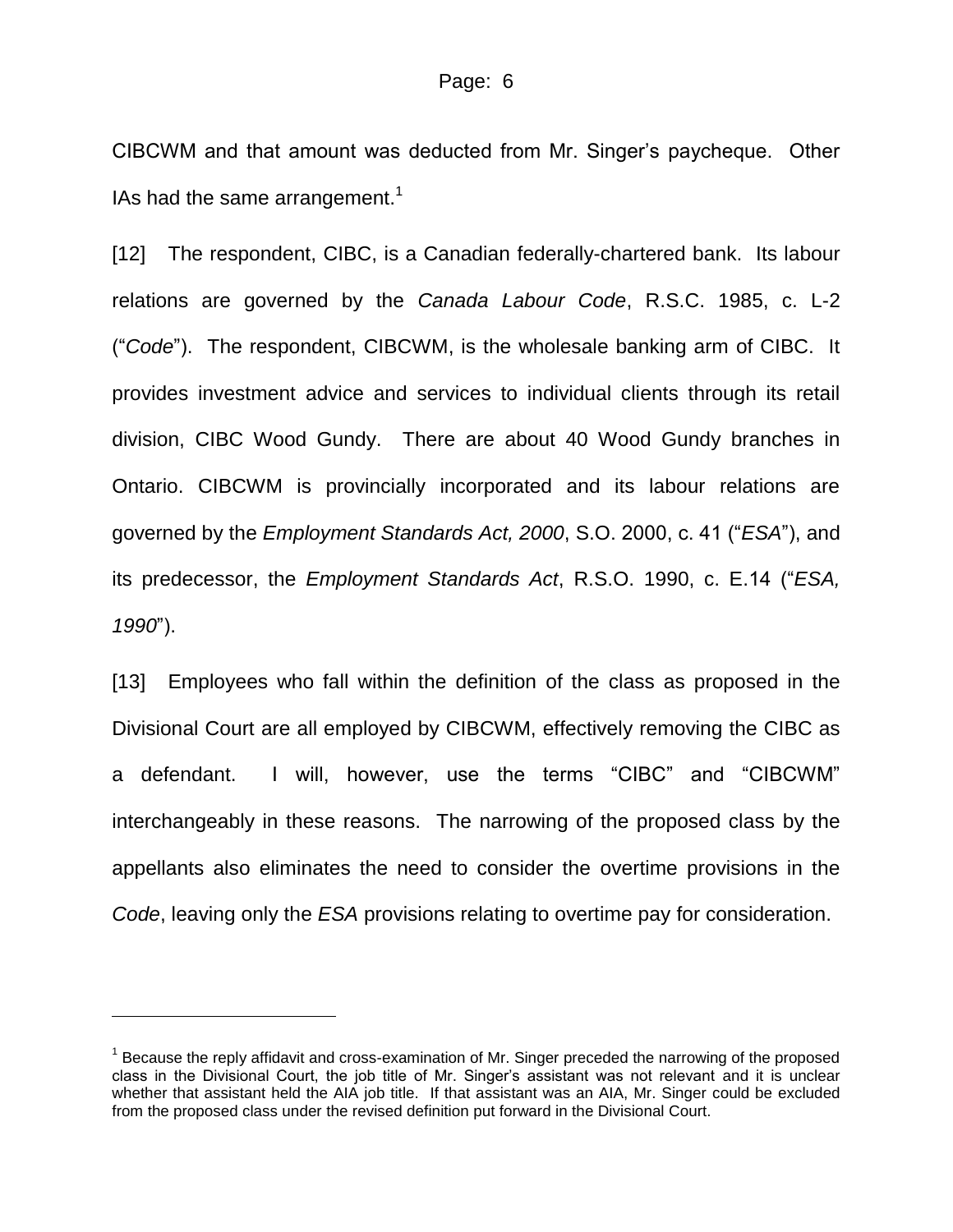# **III**

# **THE PROPOSED CLASS**

[14] As indicated above, the definition of the proposed class has changed in the course of these proceedings. The latest description of the proposed class, first put forward in the Divisional Court and relied on in this court is as follows:

> All Ontario current and former CIBC and CIBCWM employees, since 1996, who were classified by CIBC or CIBCWM as Level 6 or higher, who held the title Investment Advisor (otherwise known as Financial Advisor) or Associate Investment Advisor, exclusive of any time period for which they:

- (a) held the position of Branch Manager; or
- (b) held the position of Assistant Branch Manager; or

(c) had deductions taken from earned commissions which were attributed to an Associate Investment Advisor who was assigned to him/her.

[15] The description of the proposed class identifies three characteristics of members of the class. First, it refers to persons employed by CIBC or CIBCWM since 1996. Second, it refers to persons who have certain CIBC job levels or classifications (Level 6 or higher). Third, it refers to persons given specified job titles by CIBC (IA, AIA).

[16] The exceptions set out in subparagraphs (a) and (b) further narrow the class description. Both remove persons who would otherwise fall within the class, but who have obvious supervisory or managerial responsibilities. These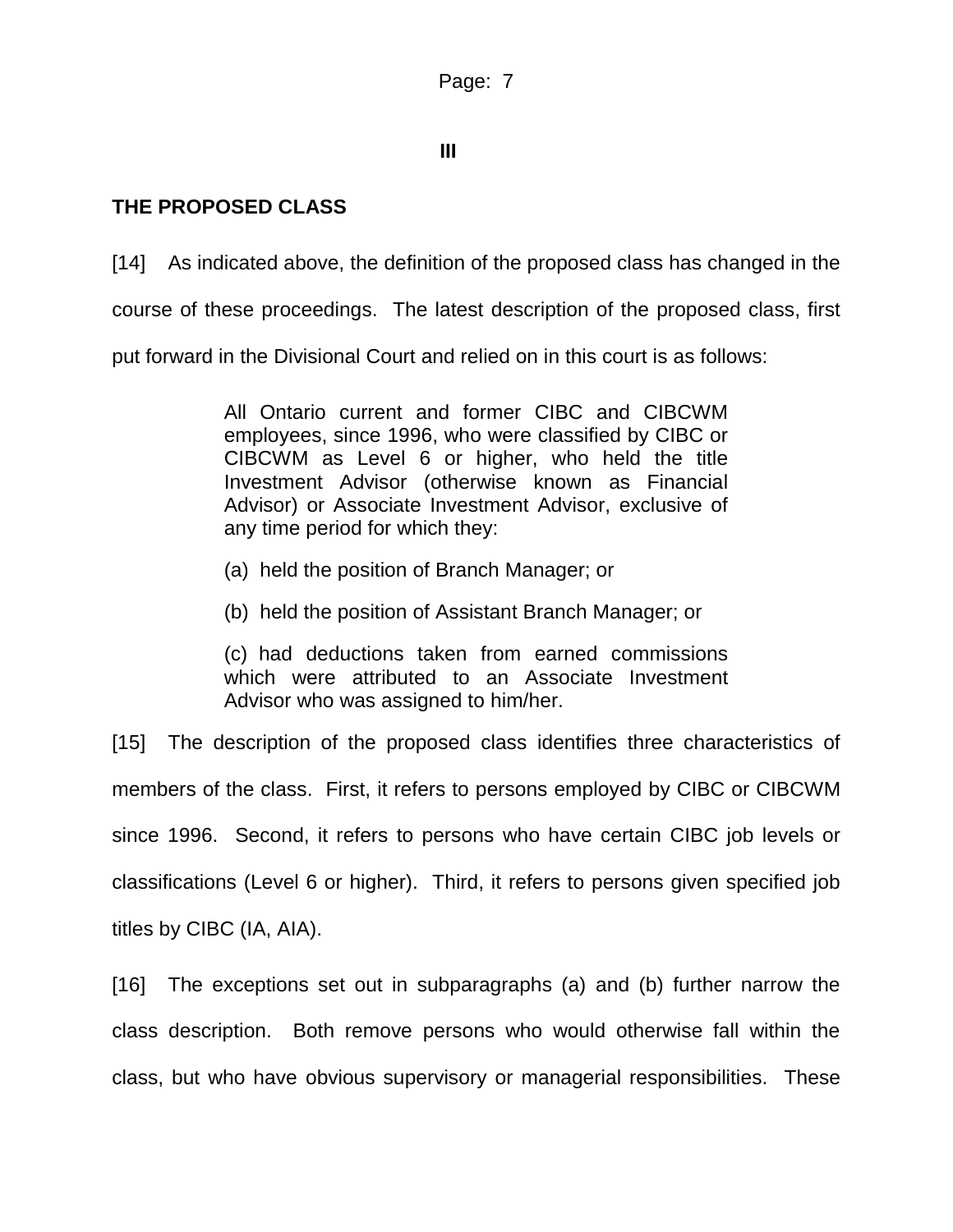two exceptions parallel provisions in the *ESA* and in CIBC's overtime policy that exempt employees with managerial or supervisory responsibilities from entitlement to overtime pay. The exception in subparagraph (c) is difficult to understand. It excludes from the class IAs, and theoretically AIAs, who pay from their commissions at least part of the salaries of CIBC employees assigned to them, but only if the assigned employee holds the job title AIA. Consequently, an IA who has several persons assigned to him or her and who supervises and pays those persons from commissions will still fall within the proposed class as long as none of the persons supervised have been given the job title AIA by the CIBC. $2$  It is unclear why the job classification or job title of the person assigned to the IA should be taken as determinative of whether that IA exercises a managerial or supervisory function.

#### **IV**

### **THE PROPOSED COMMON ISSUES**

[17] The common issues proposed on appeal are set out in an appendix to these reasons. They include eligibility for overtime pay (issue "e"). The same

 $2$  There is debate between the parties as to the meaning of subsection (c) and, in particular, whether the exemption refers to all AIAs, or only AIAs at Level 6 or higher. The Divisional Court preferred the latter view (at paras. 15-16). Apart from the merits of that argument, there is a more fundamental problem with the exception in subsection (c). It does not, in my view, refer to persons who have not been assigned the job title AIA by management even if they choose to use the title AIA as part of their informal business title. Consequently, IAs like the affiant, Ms. Timms, who supervised and indirectly paid several CIBC employees who worked for her, would not be excluded from the proposed class because none of those individuals had the job title AIA, although some chose on their own initiative to use that designation as part of their informal business title.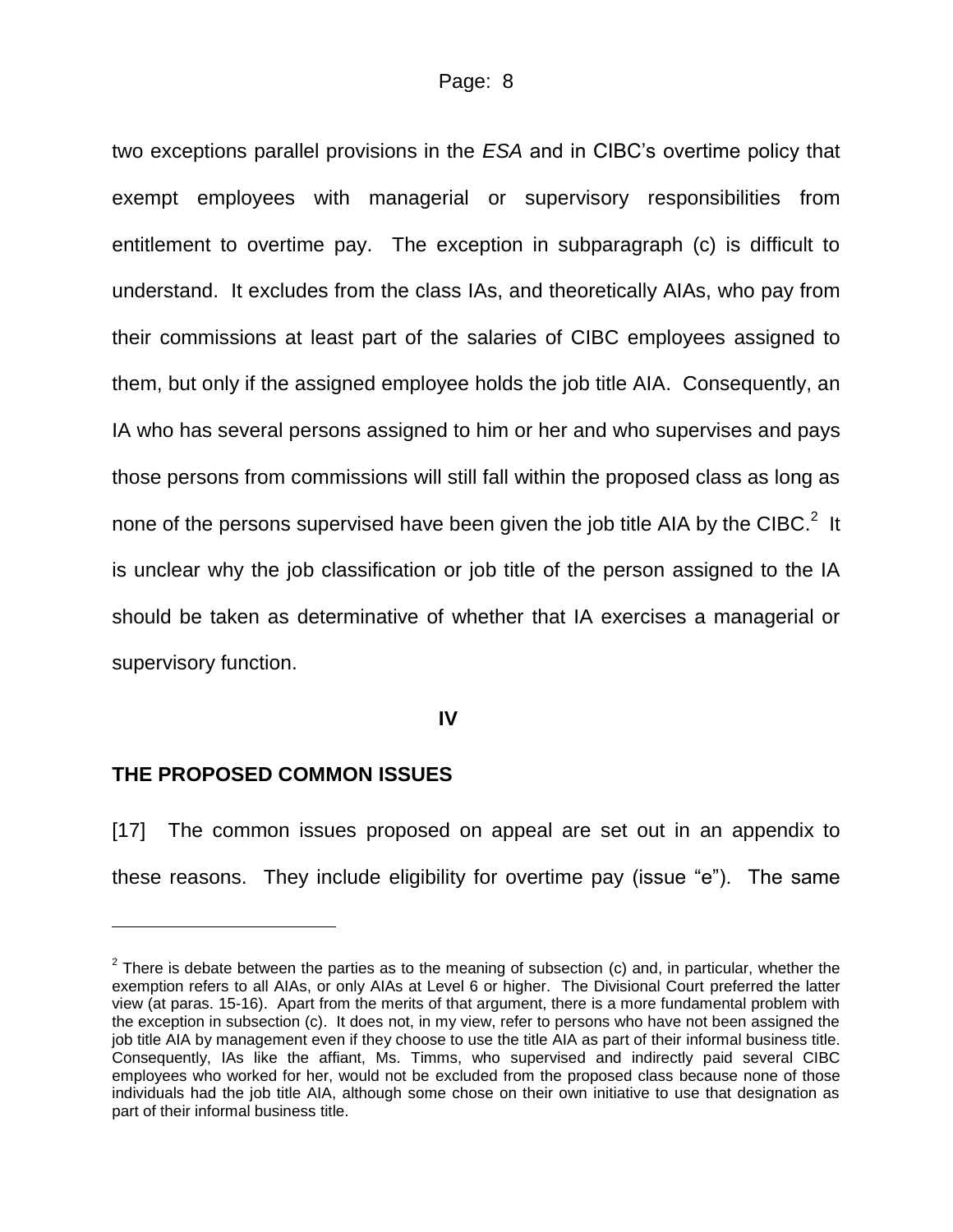proposed common issues and others were argued before the motion judge. He dealt with each, at paras. 127-87. I need not address each of the proposed common issues individually. Like the motion judge and the Divisional Court, I am satisfied that the outcome of the certification motion turns on whether the issue of the proposed class members' eligibility for overtime pay raises a common issue within the meaning of s. 5(1)(c) of the *CPA*. I will, however, refer to some of the other proposed common issues when I address the appellants' alternative argument that even if eligibility for overtime pay was not a common issue, there are other common issues that merit certification.

**V**

#### **ENTITLEMENT TO OVERTIME PAY**

#### **(a) The Legislation**

[18] Subject to certain exceptions, the *ESA* and its predecessor, the *ESA, 1990*, provide that no employer can require or permit an employee to work more than 48 hours per week. Employees who work more than 44 hours in a week are entitled to overtime pay calculated at time and a half for each hour worked in excess of 44 hours: *ESA*, ss. 17(1), 22; *ESA, 1990*, ss. 17 and 24.

[19] Employers are obliged to keep a record of the number of hours employees work in a day and in a week: *ESA*, s. 15; *ESA, 1990*, s. 11. Employers must also provide employees with a written statement on each pay day setting out the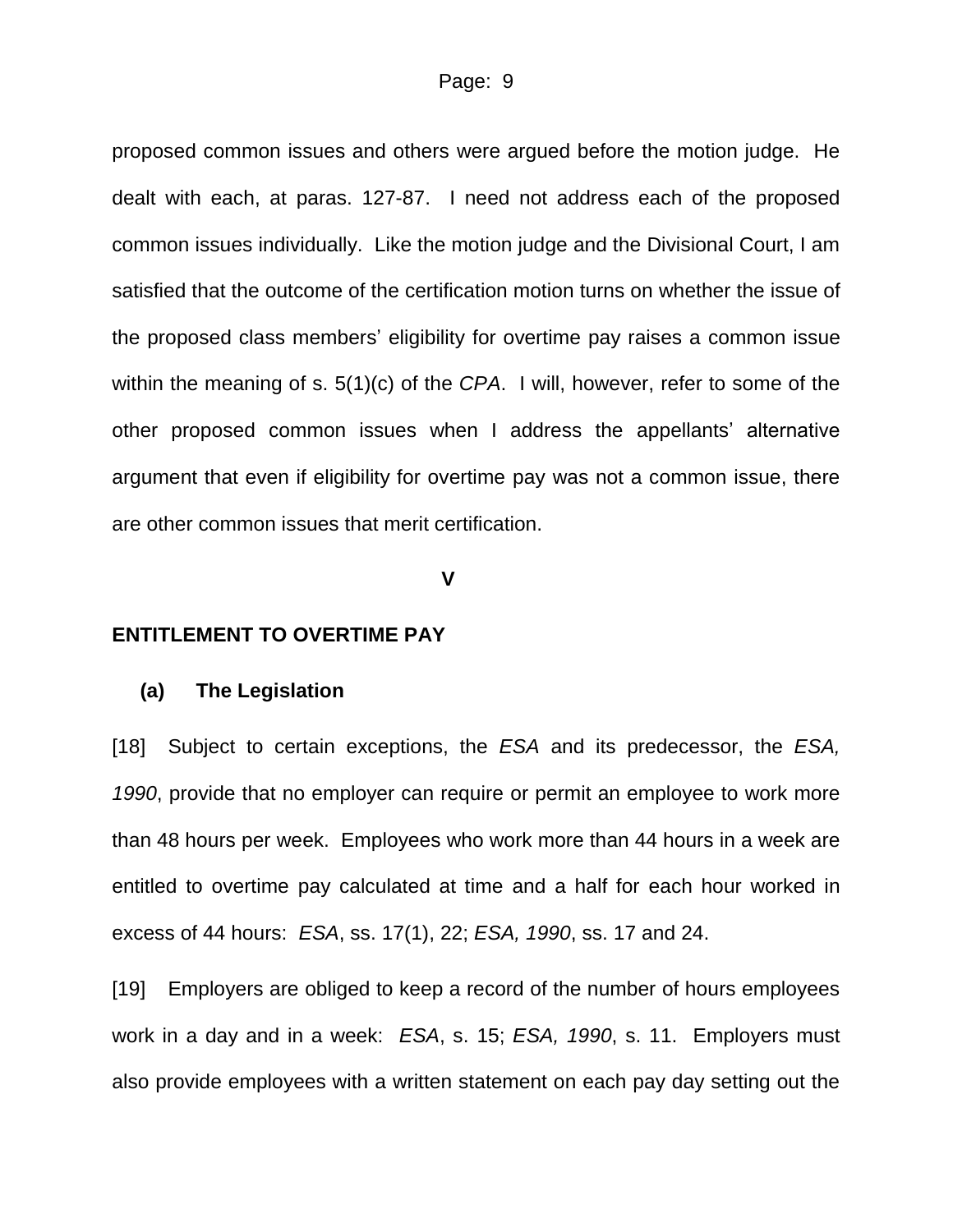pay period for which the wages are paid, the rate of pay, the gross amount of the wages and the manner in which that amount was calculated along with any deductions: *ESA*, s. 12(1); *ESA, 1990*, s. 10(1).

[20] The regulations under both the *ESA* and the *ESA, 1990* contain a provision that excludes employees from entitlement to overtime pay based on their managerial or supervisory functions. The current regulation describes the exemption in these terms:

> a person whose work is supervisory or managerial in character and who may perform non-supervisory or non-managerial tasks on an irregular or exceptional basis. $3\overline{3}$

### **(b) CIBC's Overtime Policy**

[21] Before 2006, CIBC did not have a formal overtime policy applicable to all employees. It could not locate any written overtime policy applicable to IAs or AIAs for the period prior to 2006. CIBC introduced a comprehensive overtime policy applicable to all Canadian employees in April 2006. That policy has remained in force with minor changes since that time.

[22] The current overtime policy provides for overtime pay at time and a half for eligible employees who work more than eight hours in a day or 37.5 hours in a week. Overtime must be pre-approved except in extenuating circumstances. The

l

 $3$  O. Reg. 285/01, s. 8(b). See also R.R.O. 1990, Reg. 325, s. 6(b).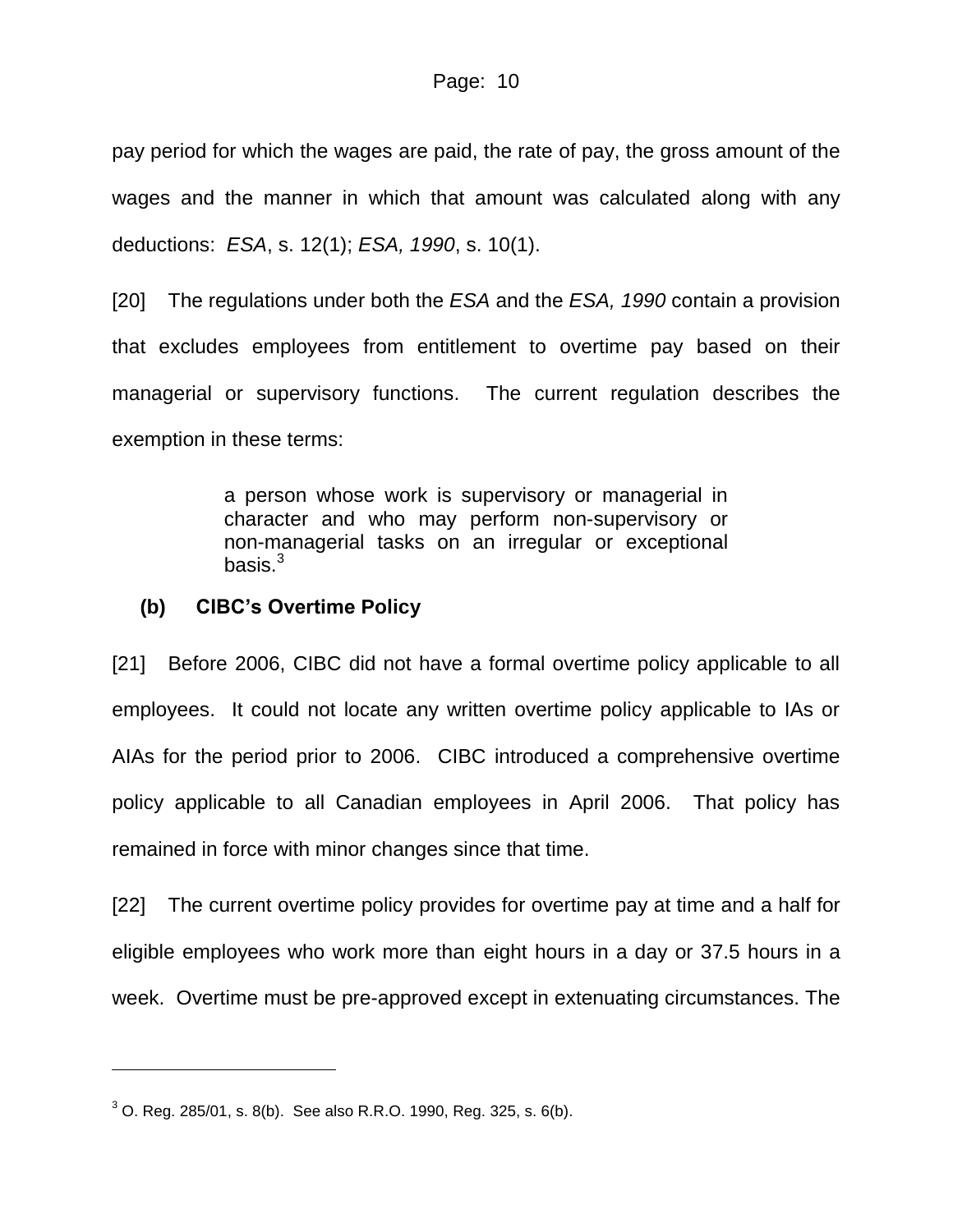present policy specifically addresses employees who are exempt from eligibility

for overtime pay. The policy says in part:

At CIBC, as a general rule, all roles evaluated at Level 7 and above, all people-management roles and specific roles deemed to be management functions are designated as exempt. This exemption is based on an analysis of a number of factors and criteria such as level of responsibility, impact, overall compensation, autonomy, authority, complexity and span of control related to the job.

[23] CIBC has also issued management guidelines to assist in the implementation of its overtime policy. Those guidelines provide that:

> Eligibility for overtime compensation is outlined in the Overtime Policy (Canada). Generally, all employees performing jobs classified levels 1 to 6 (except people managers and employees exercising management functions) are eligible for overtime compensation. Generally, employees performing jobs classified as levels 7 and above are ineligible for overtime compensation.

[24] Mr. Singer filed three affidavits in this proceeding. He refers to his personal experiences as an IA and the responsibilities and duties he had while employed at CIBCWM. Mr. Singer's affidavits say little about the work of IAs in general or CIBC's overtime pay policy.

[25] CIBC filed extensive evidence relating to the duties, responsibilities and functions of IAs and its overtime pay policy. I do not propose to review any of the evidence in detail. The motion judge, and to a lesser extent the Divisional Court,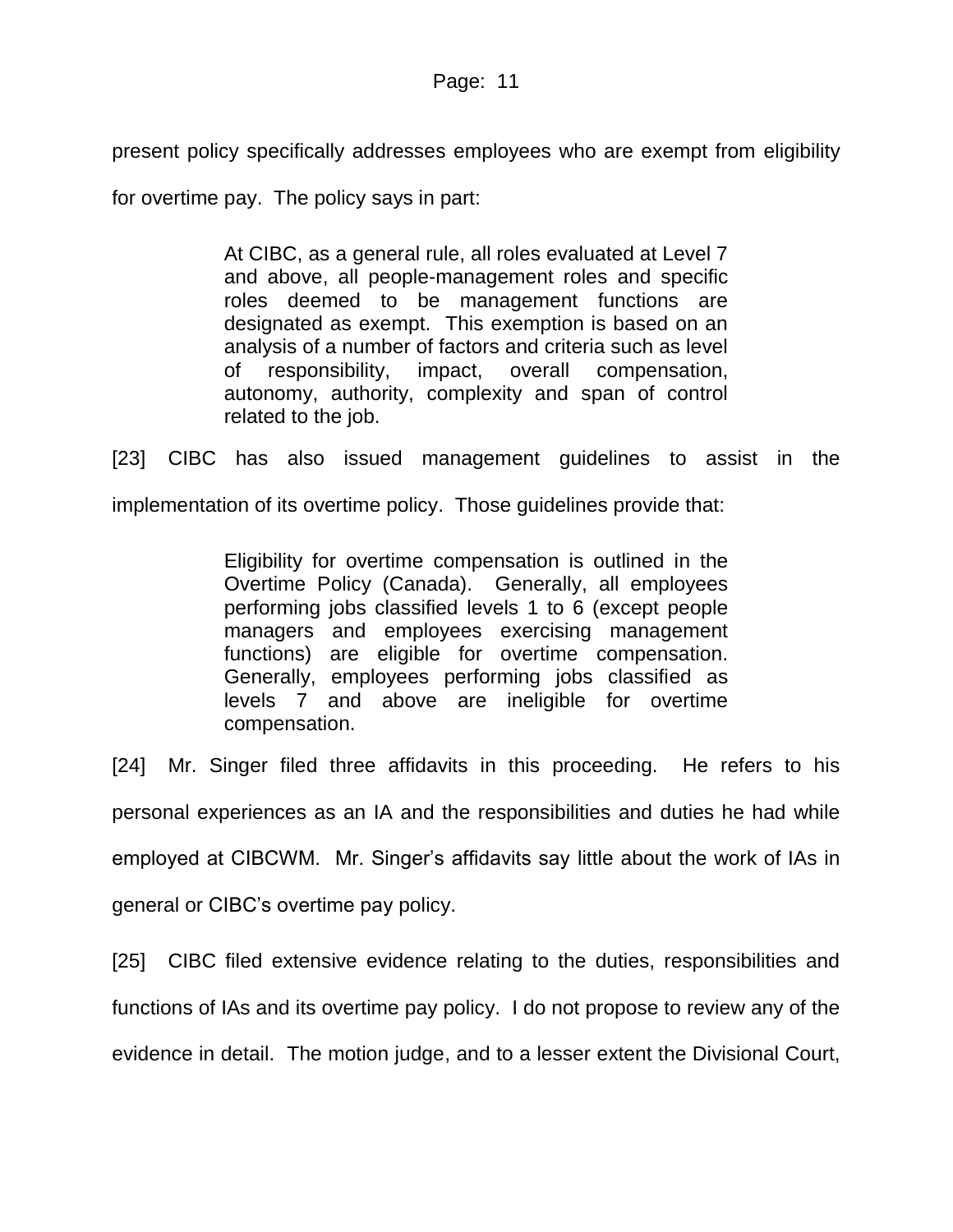performed that task. I will refer to the motion judge's summary of the evidence relating to the CIBC overtime policy.

[26] The validity of the appellants' contention that eligibility for overtime pay raises a common issue within the meaning of s. 5(1)(c) of the *CPA* depends on whether the job level designations and job titles used by CIBC capture a sufficient commonality of employment function and responsibility among employees who have the same job level designation and/or job title. The appellants contend that one can, by reference to the CIBC job levels and job titles, distinguish between employees with significant autonomy and/or managerial and supervisory responsibilities from those who have no such autonomy or responsibilities. CIBC counters that its job level designations and job titles are by no means definitive indicators of the particular job related functions performed by employees, or the scope of any supervisory or managerial responsibilities that a particular employee may have.

[27] Early in his reasons, and after summarizing the evidence relevant to the manner in which CIBC assigned job levels, titles and descriptions, the motion judge said, at para. 30:

> CIBC had adduced uncontradicted evidence, primarily through Ms. Sandy Sharman, Senior Vice President of Human Resources, Retail Markets of CIBC, which I accept, that eligibility for overtime at CIBC is not determined exclusively based on job levels, job codes or job descriptions. Her evidence is that in appropriate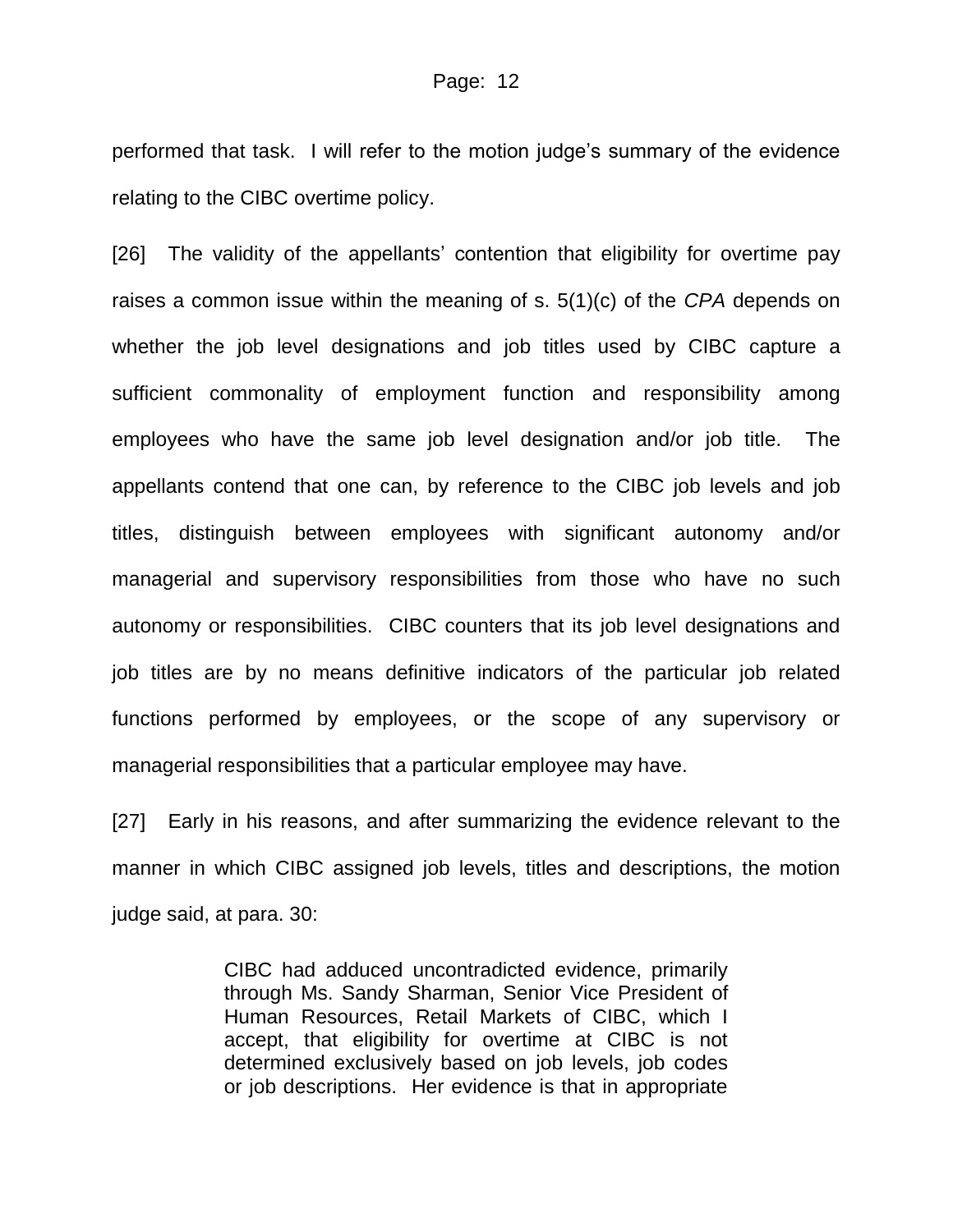cases, the determination of overtime eligibility requires individual consideration of an employee's circumstances by his or her manager, assisted by the CIBC human relations department. Managers are required to make judgments about the overtime eligibility of their subordinates by examining their actual responsibilities and their degree of managerial responsibility and oversight.

[28] The motion judge also considered the evidence specific to IAs at some

length (paras. 47-61). He summarized that evidence, at para. 113, in these

terms:

The evidence proves that there are variations in individual circumstances that would put some Investment Advisors well on the "managerial" side of the scale in view of their individual autonomy, independence and discretion. While further investigation would be necessary to reach a definitive conclusion, it seems to me that there is good argument that CIBC's witnesses Mr. Baker and Ms. Timms [both IAs] would fall on the managerial side of the scale. There are aspects of Mr. Sutherland's [another IA and CIBC affiant] circumstances that would put him on the same side of the scale. CIBC does not dispute that it is possible that there are some Investment Advisors who may be entitled to overtime. It simply says that the determination cannot be made on a collective basis.

[29] The motion judge reiterated his finding, at para. 175:

The answer to the question: "Are Investment Advisors managers?" simply cannot be answered in common. The answer must be: "It depends." While in my view, there may be a strong argument that the autonomy, responsibilities and method of remuneration of Investment Advisors points in the direction of their positions being managerial, it is possible, as CIBC in fact acknowledges, that some individuals might be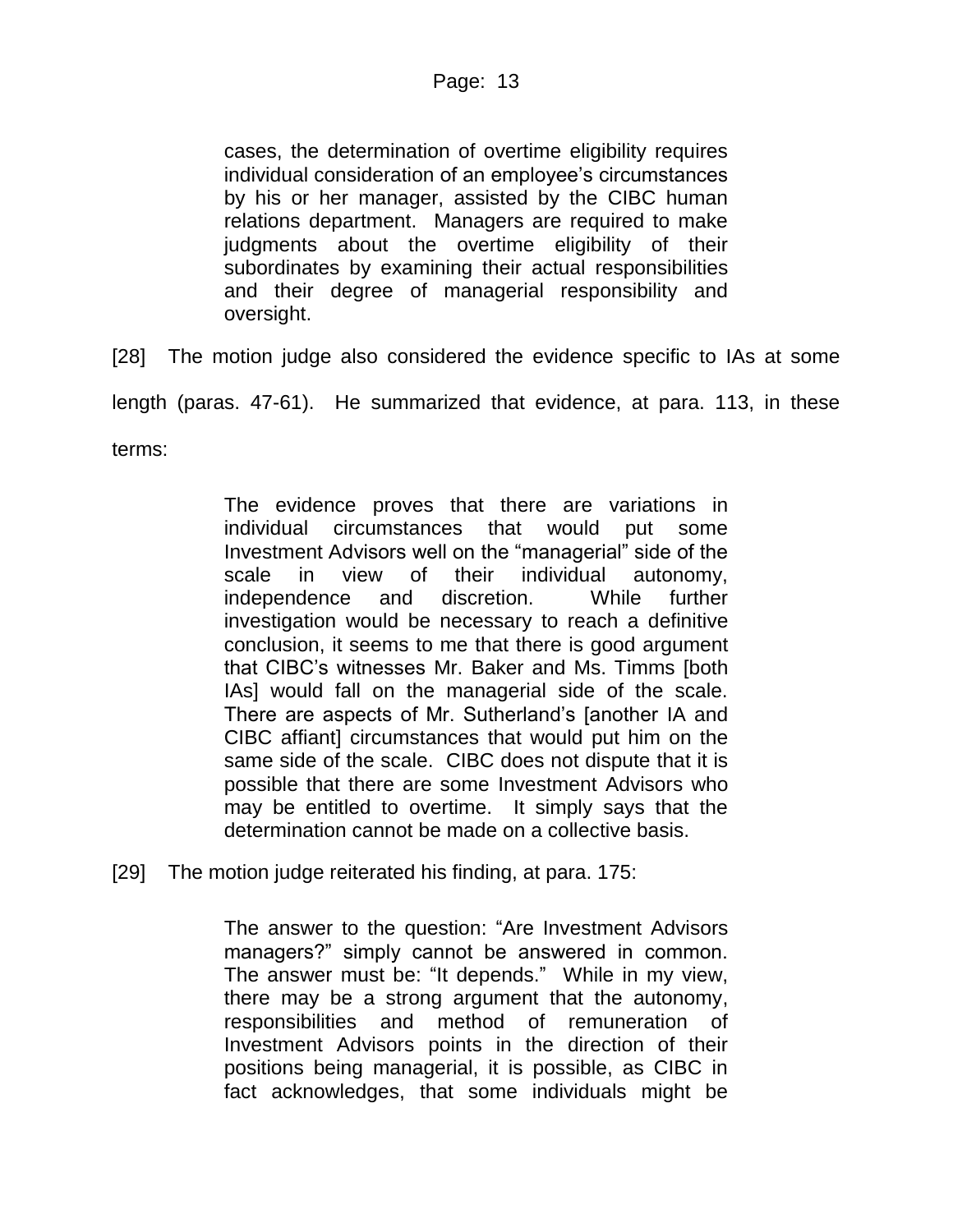considered as eligible for overtime. But the answer to the question would require in each case an individual granular analysis.

[30] The Divisional Court, in concluding that eligibility for overtime pay is not a common issue even in respect of the narrowed proposed class put forward in that court, endorsed the motion judge's analysis of the evidence and added, at para. 24:

> Eligibility for overtime at CIBCWM is not determined on the basis of job levels, job codes, job titles or job descriptions as the motions judge found on the basis of the evidence. As pointed out at para. 80 of the Reasons: What counts is what the employee actually does, how they do it, and how much independence and authority they exercise in the environment in which they work.

> > **VI**

# **THE ISSUES RAISED ON APPEAL**

# **A. ELIGIBILITY FOR OVERTIME PAY AS A COMMON ISSUE**

# **(i) The alleged misapprehension of the evidence**

[31] Mr. Singer's affidavits and his cross-examination offered very little to support the contention that the eligibility of IAs for overtime pay could be determined on a class-wide basis. His evidence said almost nothing about AIAs. Mr. Singer spoke of his own experiences as an IA. His relatively few references to the status of IAs as a group within the CIBC were general and largely unsubstantiated. The appellants' claim that the eligibility of IAs for overtime pay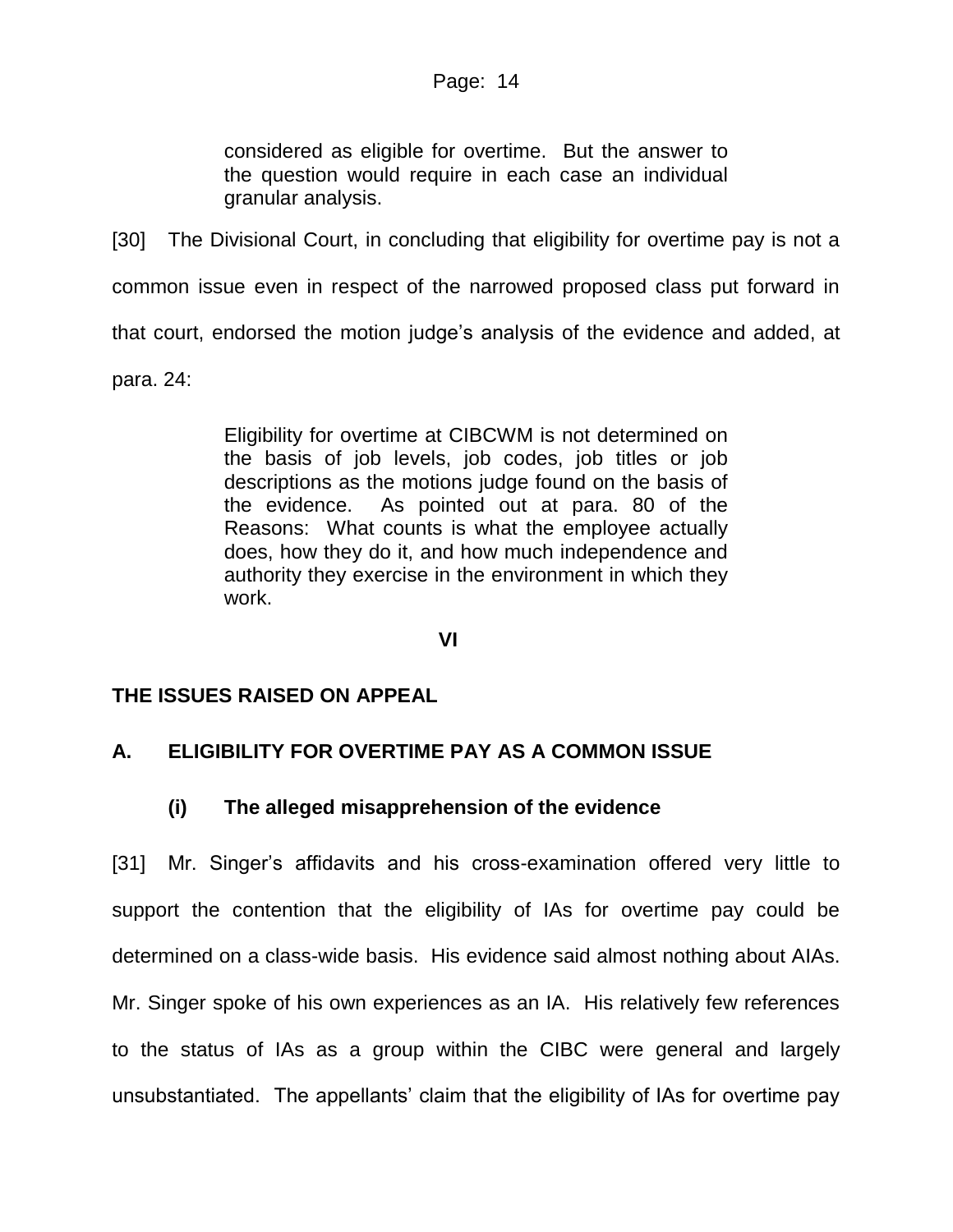could be determined on a class-wide basis depended mainly on material produced by CIBC and the cross-examination of some of the CIBC affiants. Counsel for the appellants submit that the motion judge and the Divisional Court fundamentally misconstrued the effect of that evidence.

[32] Counsel argue that on CIBC's own evidence, it has an overtime policy that excludes employees from overtime pay based on job classifications (Level 7 and higher) and job titles (IAs and AIAs). Counsel contend that the motion judge and Divisional Court "ignored" the generic bases upon which CIBC determined eligibility for overtime pay in deciding that eligibility was not a common issue. Counsel put it this way in their factum:

> The defendants in this case have, for corporate purposes in determining eligibility, already classified the class members in common based on common employment functions. *Having already treated the class members on a common basis to deny them overtime pay, the defendants cannot now say that the Court could not, or should not, determine whether this classwide determination was correct on a common basis.* [Emphasis added.]

[33] The submissions summarized above repeat those made to the motion judge. He considered at some length CIBC's overtime pay policies and the evidence of the affiants relevant to the policies (paras. 167-75). He recognized that CIBC used its internal job classification system to establish guidelines for the determination of overtime eligibility. Employees at Levels 1 to 6 were "generally" eligible for overtime pay, subject to the managerial exception, whereas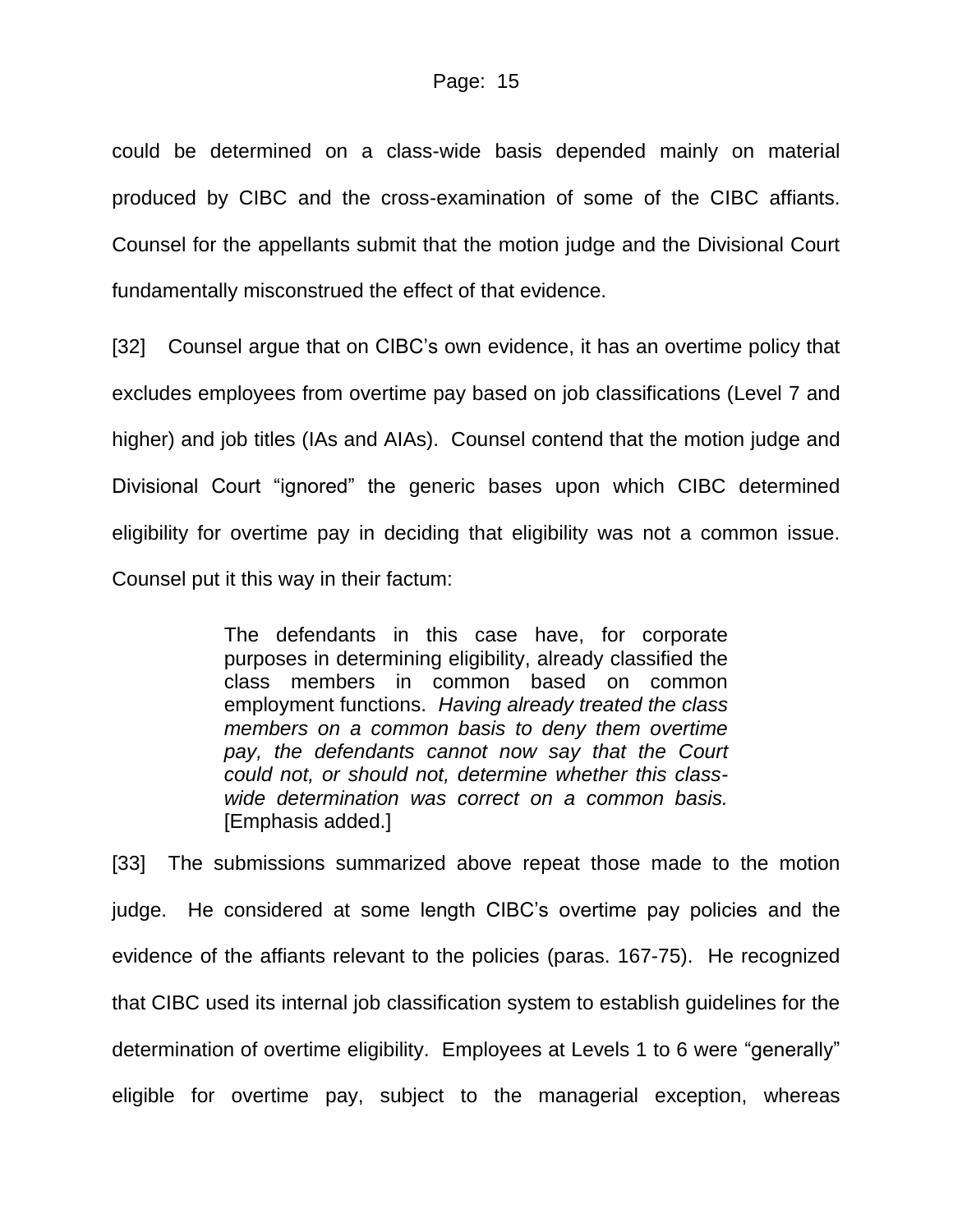employees at Levels 7 and above were "generally" ineligible for overtime pay because of the functions and duties they performed. However, as the guidelines and the evidence of the affiants made clear, ultimate entitlement to overtime pay was determined on an individual basis and turned on the nature of the individual employee's duties, responsibilities, and that employee's level of autonomy from management within CIBC.

[34] As the motion judge observed, job levels and titles used by CIBC did not correlate with specific job functions commonly performed by all persons at the same job level or with the same job title. Persons with the same job level or job title could perform different functions and have different responsibilities. In respect of IAs specifically, the motion judge concluded that individual IAs could have very different duties and responsibilities and operate at very different levels of autonomy from management. Those differences could be particularly significant from one CIBC branch to another. While all IAs shared certain salesrelated functions and responsibilities, the same could not be said about other aspects of their employment. The motion judge observed, at para. 193:

> The duties and responsibilities of Investment Advisors range from what might be described as administrative at one end of the spectrum to managerial and even entrepreneurial and independent at the other end.

[35] The motion judge's findings are consistent with and supported by the evidentiary record. Indeed, I can find no evidence to support the position put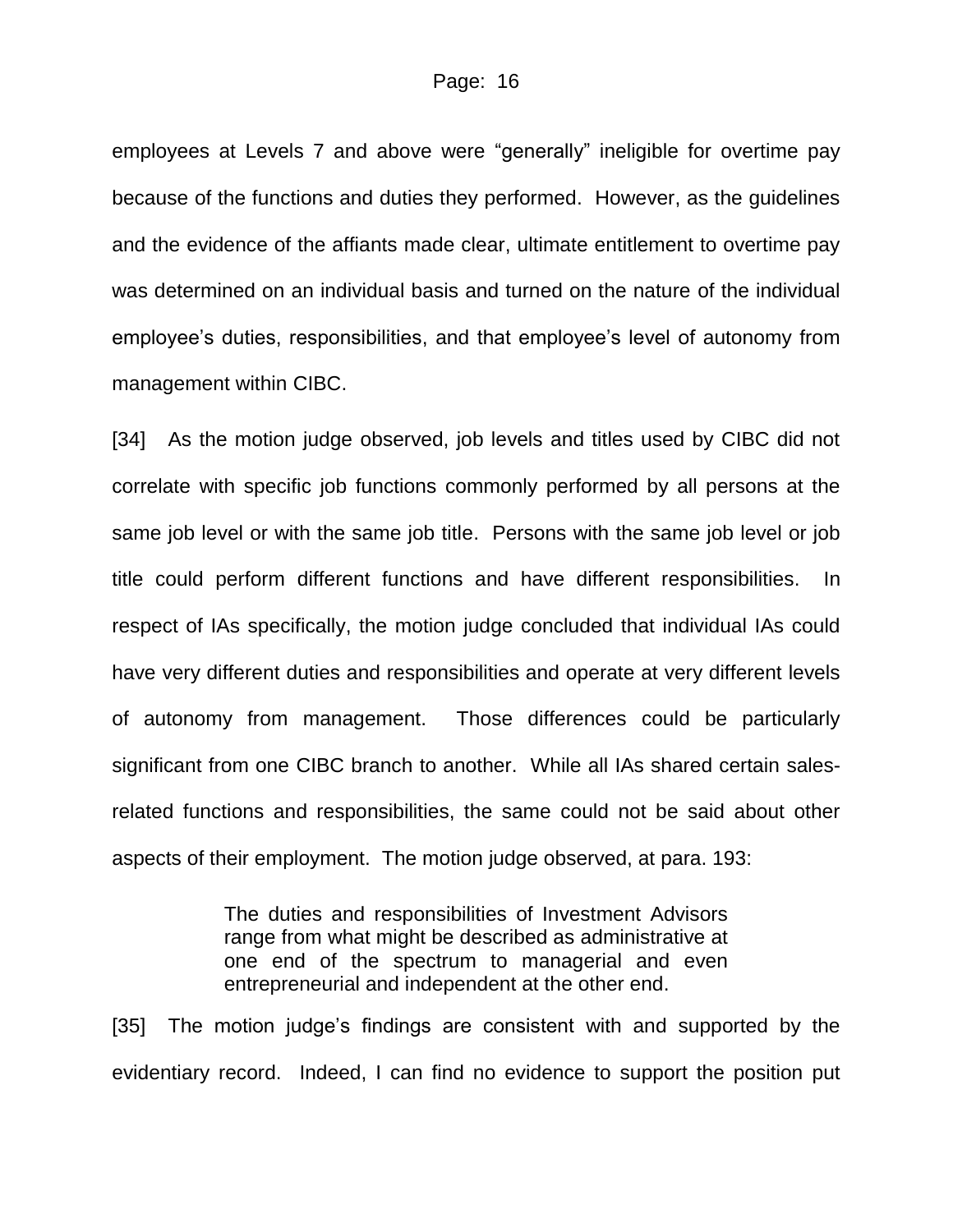forward by the appellants. With respect, it is their position that misapprehends the evidence by mischaracterizing the guidelines in the CIBC policies as bright line rules governing an employee's eligibility for overtime pay. As the guidelines make plain, a final determination of eligibility is based on the employment functions, duties and responsibilities of the particular employee and not his or her job title or classification. The motion judge's finding that an employee's level of autonomy and managerial or supervisory authority cannot be determined by reference to job title or job classification stands on firm evidentiary footing. I proceed to an examination of the legal analysis accepting the relevant facts as found by the motion judge.

#### **(ii) The alleged legal errors**

[36] A class proceeding can only be certified if the claims (or defences) raise common issues: *CPA* s. 5(1)(c). The term "common issues" is defined, albeit in a somewhat unhelpful fashion, in s. 1 of the *CPA*. The case law has developed several principles to be applied in determining whether an issue satisfies the "common issue" requirement of s. 5(1)(c): see *Fulawka v. Bank of Nova Scotia*, 2012 ONCA 443, 111 O.R. (3d) 346, at paras. 78-84, leave to appeal refused, [2012] S.C.C.A. No. 326; *McCracken*, at paras. 82-83. From those cases, I take four principles as germane to the arguments advanced on this appeal: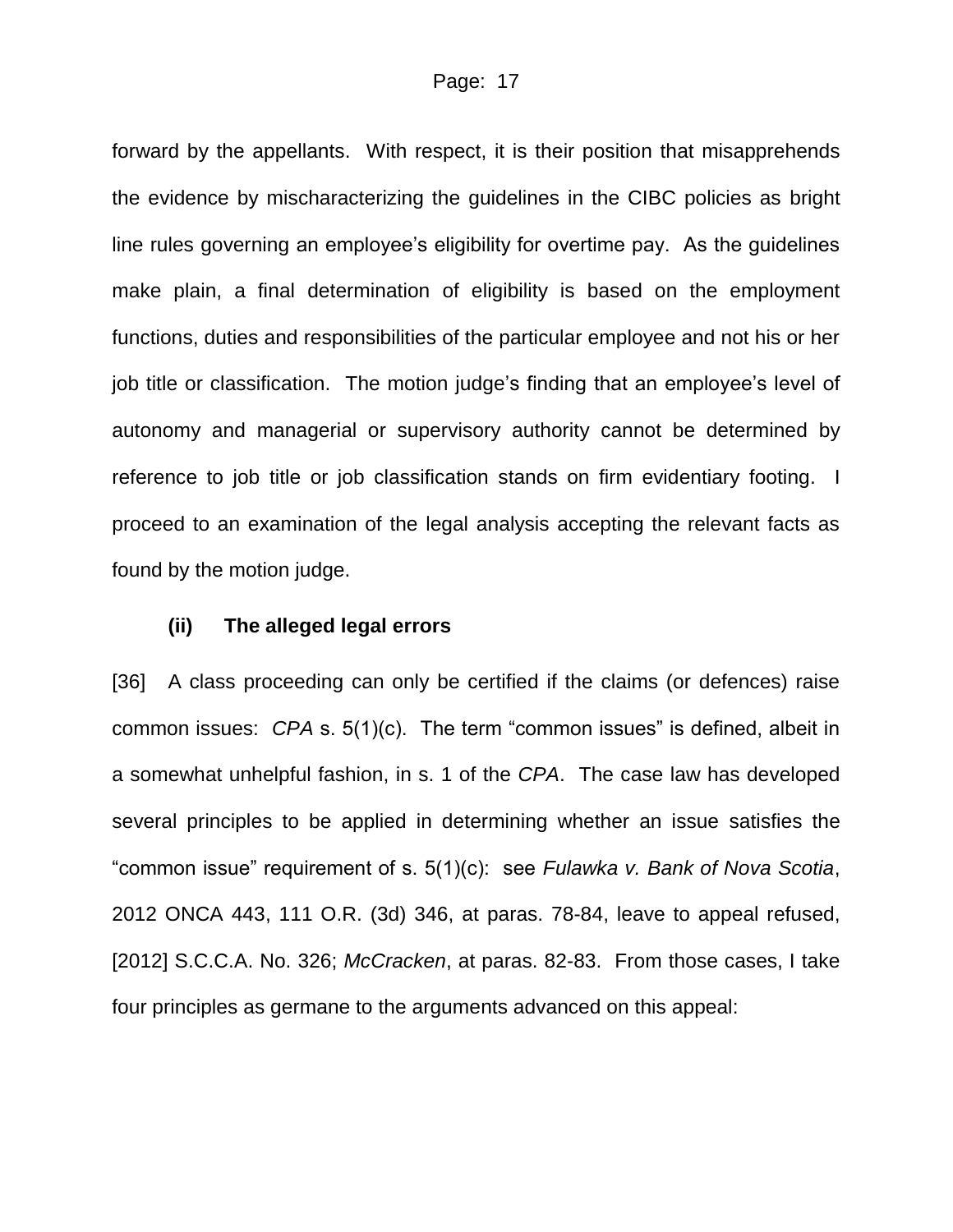- The proposed common issue must be a substantial ingredient of each class member's claim and its resolution must be necessary to the resolution of that claim.
- A common issue need not dispose of the litigation and can address only limited aspect of the liability question. It is sufficient if the issue is common to all claims and its resolution will advance the litigation for or against the class.
- Success for one member of the class must mean success for all. All members of the class must benefit from the successful prosecution of the action, although not necessarily to the same extent. The answer to the question raised by the common issue must be capable of extrapolation to each member of the class.
- A common issue cannot be dependent upon individual findings of fact that have to be made with respect to each claimant.

[37] The appellants do not dispute the applicable legal principles but rather their application by first the motion judge and second the Divisional Court. The relevant principles are identified and thoroughly examined in *McCracken*. Counsel for both sides accept that *McCracken* is the controlling authority.

[38] *McCracken*, like this case, involved an attempt to certify a class proceeding involving a claim for overtime pay brought on behalf of employees who were said by the employer to have management responsibilities. In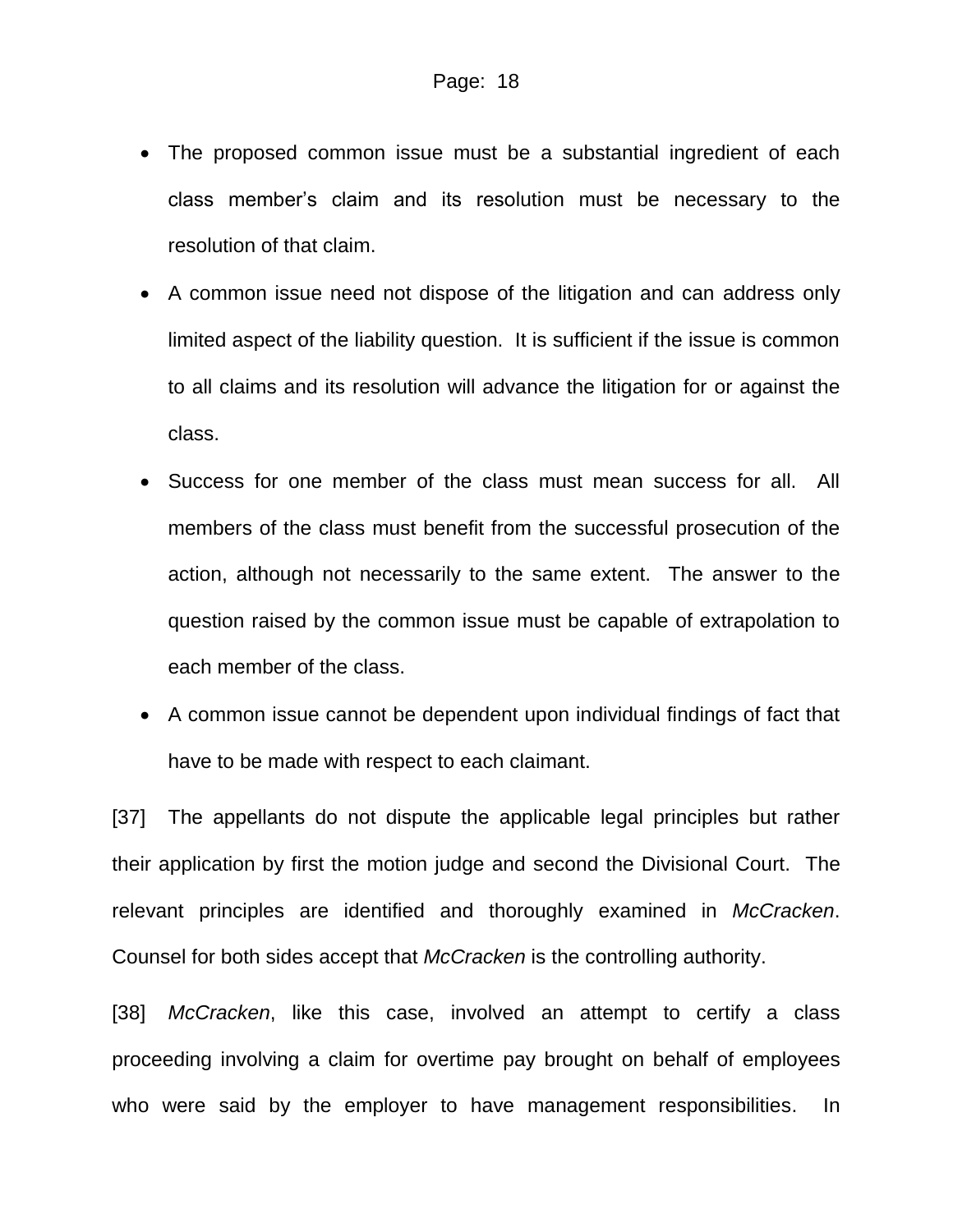*McCracken*, the representative plaintiff alleged that the employer had improperly classified all employees with a specific classification as managers. That classification rendered those employees ineligible for overtime pay under the relevant federal legislation. The plaintiff sought to certify a class action on behalf of all employees who fell within that job classification. The plaintiff put forward eligibility for overtime pay as one of several proposed common issues.

[39] Winkler C.J.O., writing for the court, began by explaining that the overtime pay claim in *McCracken* differed from the overtime pay claims certified in the companion cases of *Fulawka* and *Fresco v. Canadian Imperial Bank of Commerce*, 2012 ONCA 444, 111 O.R. (3d) 501, leave to appeal refused, [2012] S.C.C.A. No. 379. In *McCracken*, the fundamental issue was the eligibility of employees in the putative class for overtime pay under the relevant legislation. In *Fulawka* and *Fresco*, it was acknowledged that all of the employees in the proposed class were eligible for overtime pay. However, in those cases, the plaintiffs claimed that their employers, through company-wide policies and practices, had systematically imposed barriers preventing the putative class members from claiming and collecting the overtime pay due to them under the applicable statutory provisions and the terms of their employment contract. The systemic nature of the employer's conduct and its effect on the ability of all members of the class to recover overtime pay provided the degree of commonality necessary to satisfy s. 5(1)(c) of the *CPA*.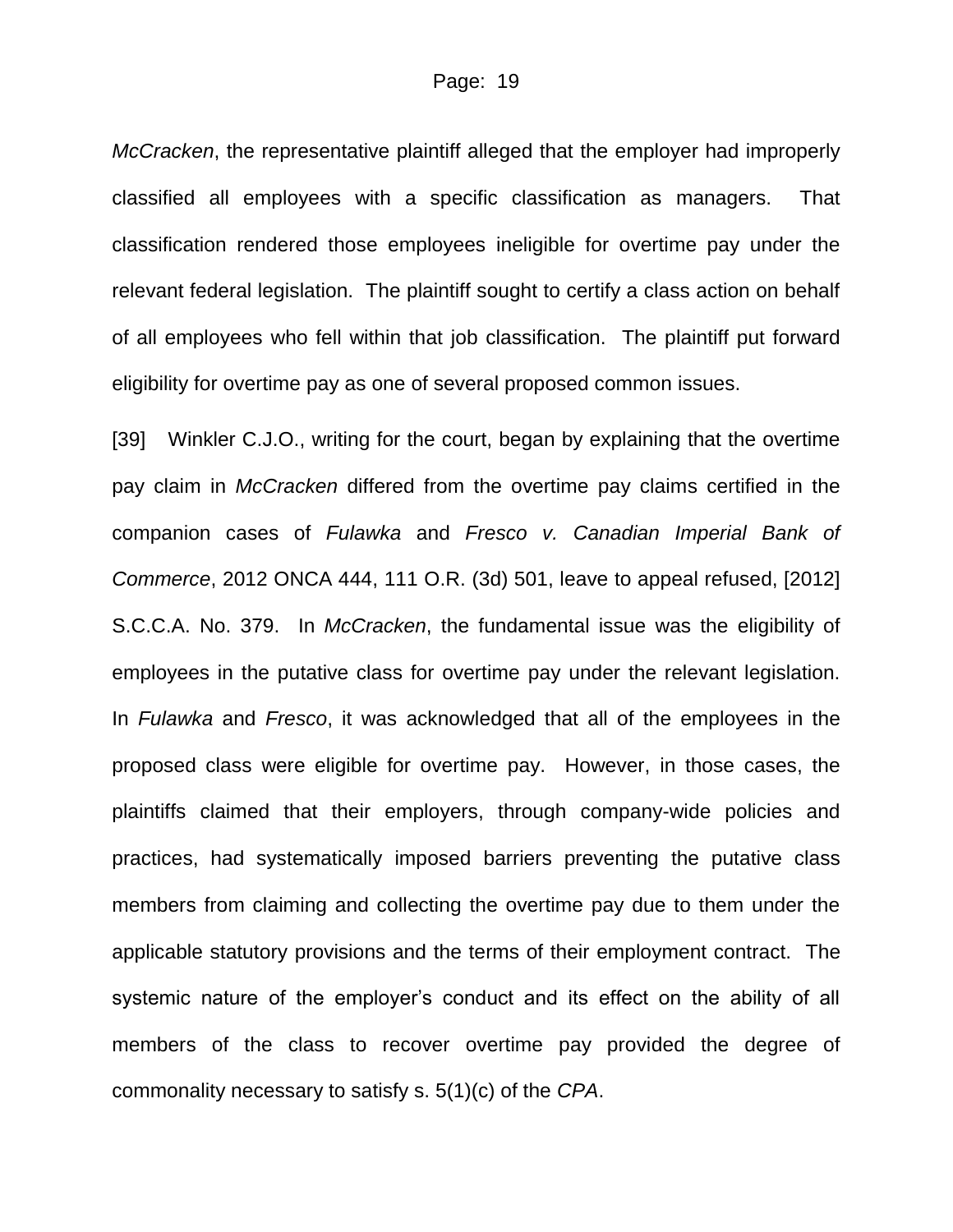[40] As noted in *McCracken*, at paras. 3 and 56, the claim made in that case depended on whether the employer had misclassified the proposed class of employees as "managers/supervisors", thereby rendering them ineligible for overtime pay. Eligibility for overtime pay could only be certified as a common issue under s. 5 (1)(c) of the *CPA* if the evidence on the motion demonstrated that the alleged misclassification of the employees as managers/supervisors could be resolved commonly for all employees in the proposed class.

[41] *McCracken* emphasized that the question of commonality had to be determined based on the evidence adduced on the certification motion and depended on whether "the similarity of job duties performed by class members provides the fundamental element of commonality": *McCracken*, at para. 91. That commonality exists only where the evidence establishes some basis in fact to find that the functions, responsibilities and duties of all of the employees in the putative class are sufficiently similar that the classification of those employees as eligible or ineligible for overtime pay could be made for the class as a whole and without regard to the specific circumstances of individual employees: *McCracken*, at para. 104.

[42] Winkler C.J.O. concluded, at para. 128:

The plaintiff's litigation strategy seizes on the superficial commonality that all class members work for CN and all share the common label of being a FLS [front-line supervisor]. However, this common label conveys a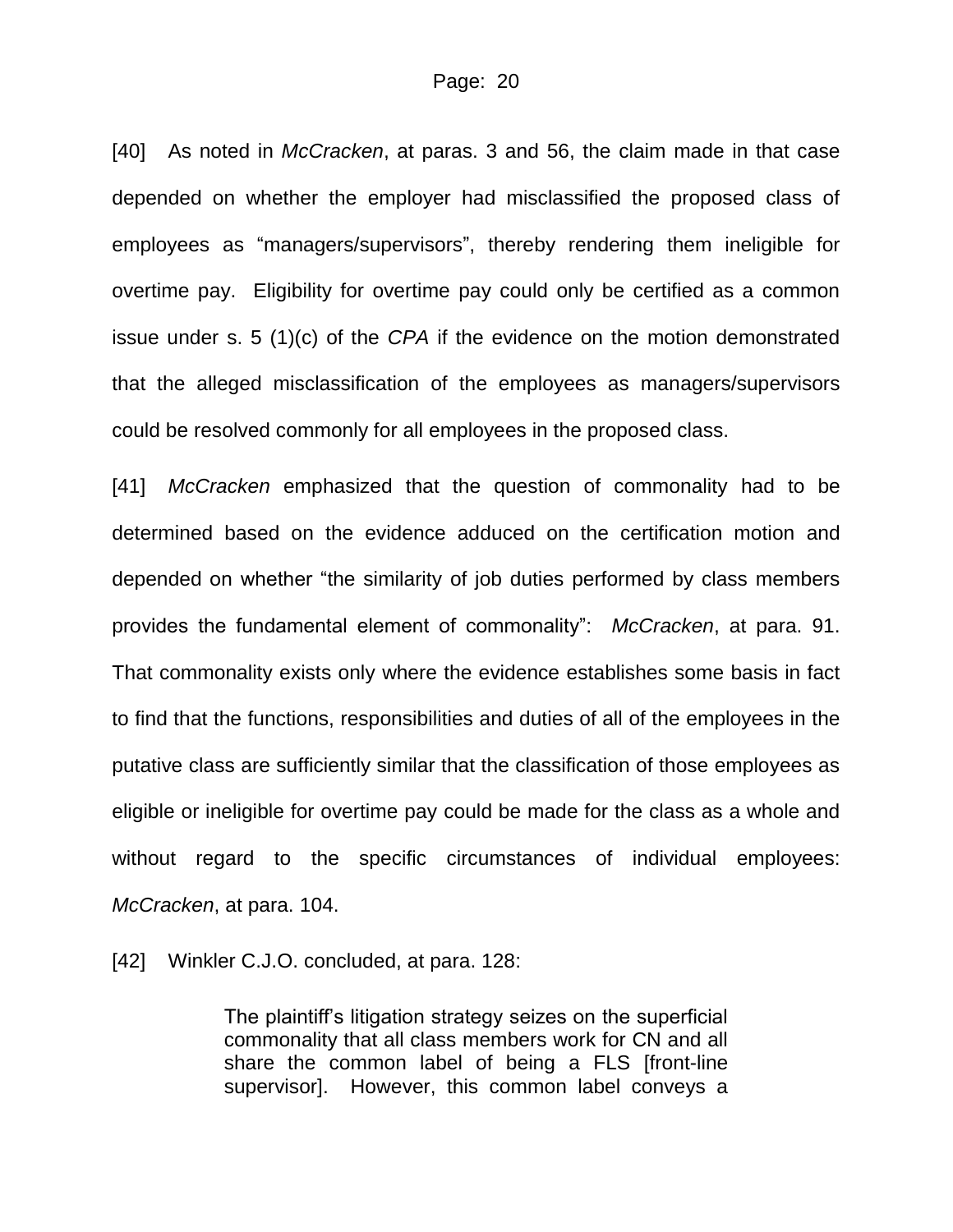false impression of commonality given the evidence on the motion of the different job responsibilities and functions of class members, who hold many different job titles and who work in a variety of workplaces with different reporting structures and different sizes of workforce. There is no basis in fact to support a finding that the essential misclassification determination could be made without resorting to the evidence of individual class members. Simply put, the plaintiff has not shown that any significant element of his claim is capable of common proof.

[43] The analysis in *McCracken* is consistent with the analysis of the motion judge and the Divisional Court in this case. Indeed, the Chief Justice in *McCracken* referred, with apparent approval, to the motion judge's common issue analysis in this case: *McCracken*, at para. 92.

[44] Clearly, the outcome of most common issue inquiries under s. 5(1)(c) will be evidence-driven. There is no rule that misclassification claims are automatically incapable of raising common issues, just as there is no rule that other kinds of overtime pay claims will inevitably raise common issues. However, the evidence led by the employer in *McCracken* is similar in important ways to the evidence led by the CIBC. In both cases, the evidence showed a wide variability in the autonomy, duties and responsibilities of employees having the same job title or classification. The evidence in both cases revealed the same lack of "core commonality" in the functions and duties of those employees included in the proposed class.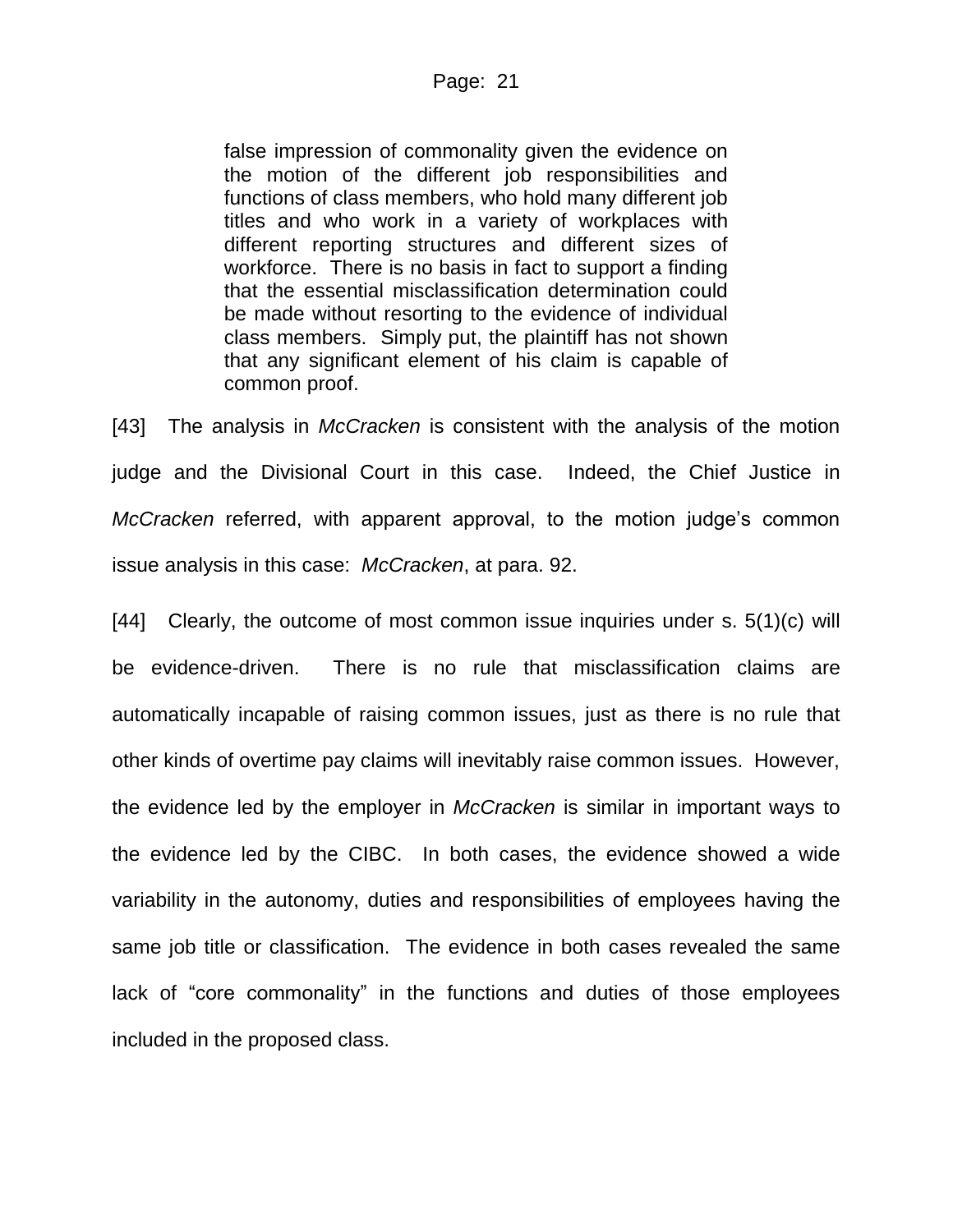[45] The fact-specific nature of the s.  $5(1)(c)$  commonality inquiry is demonstrated by a comparison of the result in this case with the result in *Rosen*. *Rosen*, like this case, involved a claim for overtime pay brought by investment advisors against their employer, a large financial institution. The representative plaintiff in *Rosen* alleged that the employer had improperly classified all investment advisors as ineligible for overtime pay under the employer's overtime policy and the provisions of the *ESA*. The plaintiff sought to certify a class action on behalf of all investment advisors, subject to specific exceptions for those investment advisors who had managerial duties.

[46] The motion judge in *Rosen* found that the claim should proceed as a class action and that the eligibility of class members for overtime payment was an appropriate common issue. The Superior Court of Justice refused leave to appeal to the Divisional Court from the order certifying the action as a class proceeding: [2013] O.J. No. 6258 (S.C.J.).

[47] The factual similarities between *Rosen* and this case are obvious. However, there are significant factual differences. As noted on the leave application to the Divisional Court, at para. 21, the factual differences explain the different results.

[48] There are at least three significant differences between the two cases. First, and most importantly, the motion judge in *Rosen* found, at para. 50, after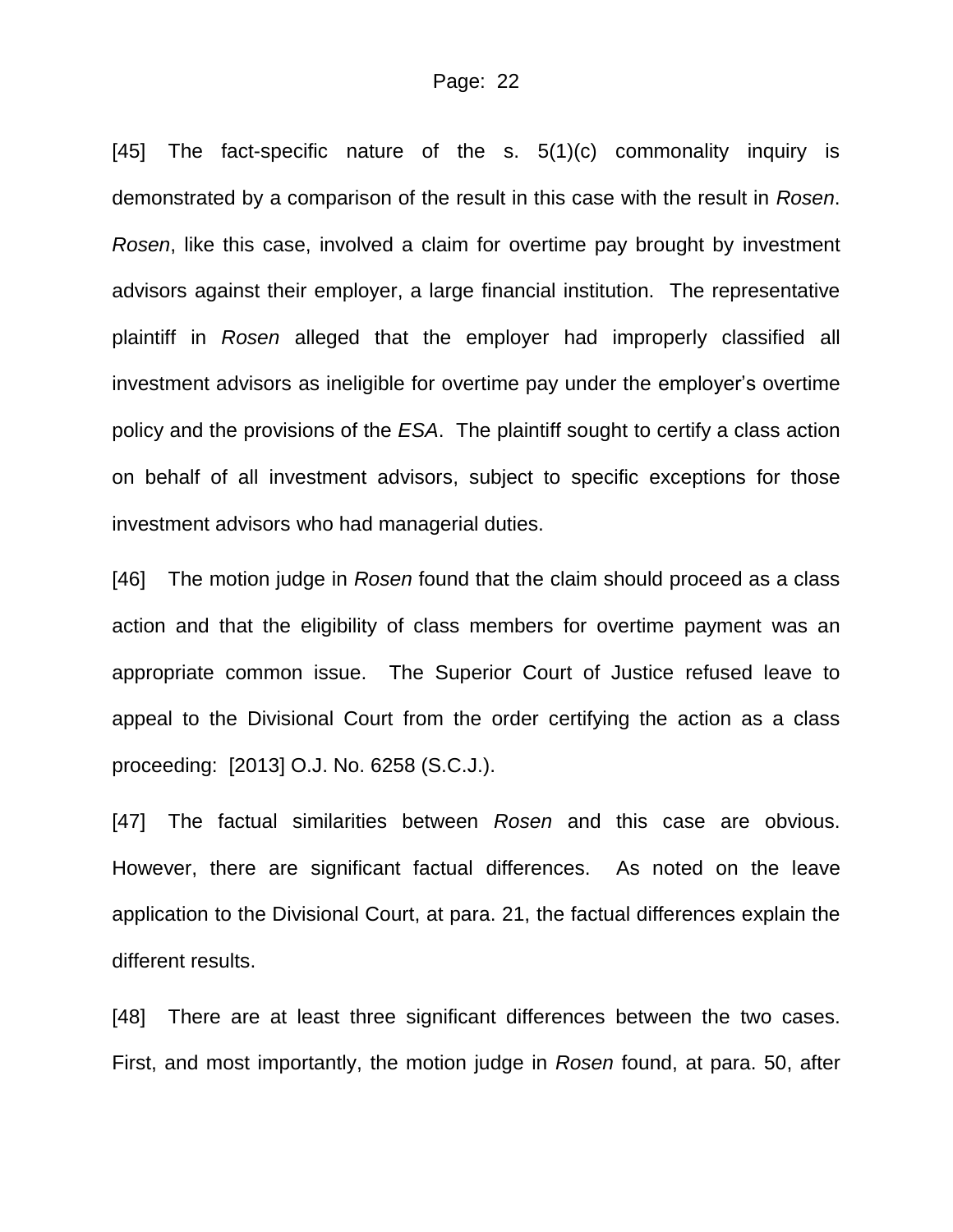reviewing all of the evidence adduced on the certification motion, that all of the investment advisors in the proposed class "have the *same* or *very similar* job functions" (emphasis in the original). In contrast, as emphasized by both the motion judge and the Divisional Court, the evidence in this case revealed that employees sharing the job title IA or AIA could have very different responsibilities, duties and functions. As noted by the motion judge, at para. 138, on the evidence before him, an employee's eligibility for overtime pay at CIBC could only be determined by an examination of the specific circumstances of the employee and not by reference to the employee's job title or classification. This fundamental evidentiary difference between *Rosen* and this case, standing alone, explains and justifies the different results reached by the motion judges in the two cases.

[49] A second distinction between the two cases is found in the class descriptions. The class in *Rosen*, unlike the class proposed here, excluded any investment advisor who had either an associate investment advisor or a sales assistant assigned to him or her by the employer. The exclusionary language in *Rosen* arguably eliminated all investment advisors with supervisory or managerial responsibility for other employees. In this case, the proposed managerial exception to the class eliminates some, but by no means all, IAs who have supervisory and managerial responsibilities for other CIBC employees. Some IAs in the class proposed by the appellants will have supervisory authority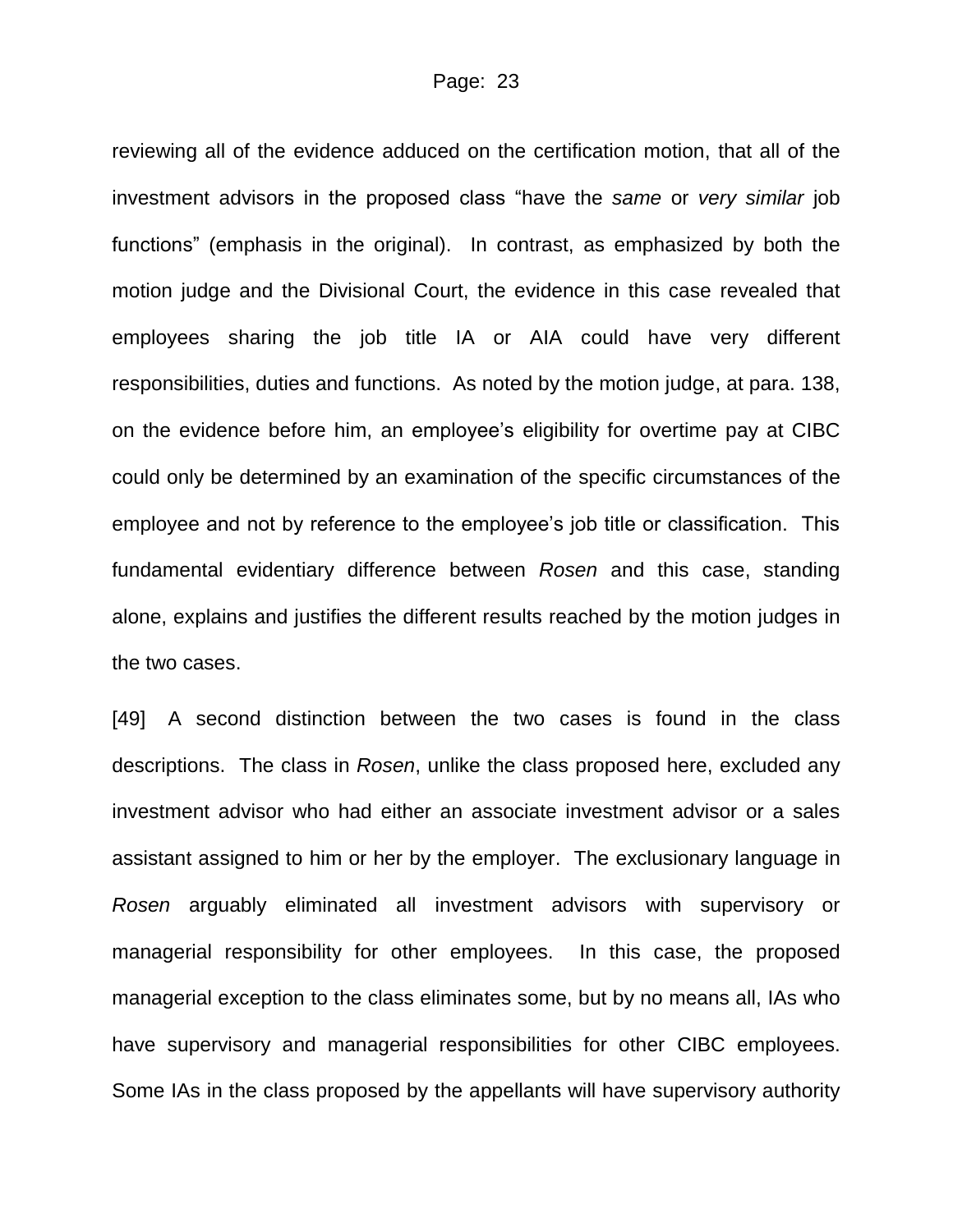over other CIBC employees assigned to them. A determination of whether that authority is such as to place an IA within the managerial/supervisory exception to eligibility for overtime pay could only be made by an examination of the specific circumstances relevant to the individual IA.

[50] The third distinction between *Rosen* and this case lies in the basis upon which the employer's policy denied overtime pay to the proposed class. In *Rosen*, the employer's policy denied overtime pay to anyone who was paid by commission (at para. 4). That policy was in direct conflict with the provisions of the *ESA* (at paras. 5-6). The argument in *Rosen* that the employer itself had determined ineligibility for overtime pay based on a feature common to all members of the proposed class (payment by commission) was firmly rooted in the evidence. In contrast, the evidence in this case did not support the contention that eligibility for overtime pay was determined by a factor common to the entire proposed class. To the contrary, the evidence, which came primarily from the CIBC witnesses, was to the effect that eligibility for overtime pay was based on an individual assessment of the employee's functions, duties and responsibilities.

[51] The motion judge in *Rosen* was alive to the reasons of the Divisional Court in this case (paras. 15-20). He accepted, at para. 48, that "generally" one could only determine whether an individual exercises supervisory or managerial functions by reference to the work actually performed by the specific employee.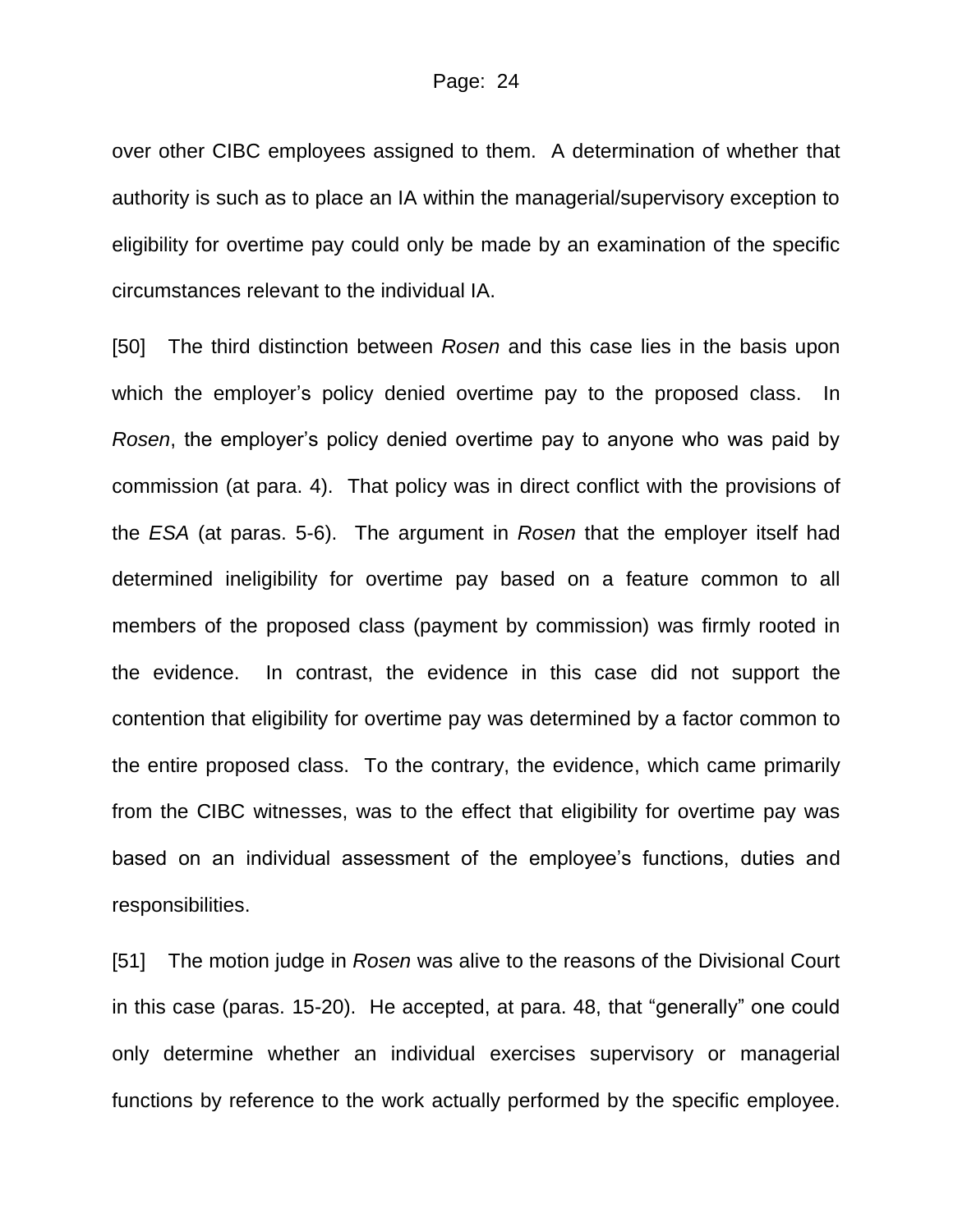The motion judge went on to hold, however, that on the facts presented to him, eligibility for overtime pay could be treated as a common issue. I read the motion judge in *Rosen* as viewing the case before him as somewhat exceptional.

[52] *Rosen* does not assist the appellants.

[53] In addition to relying on *Rosen*, the appellants submit that the motion judge and Divisional Court misapplied the legal principles set out in *McCracken* and its companion cases. They argue that the courts below erroneously required that the job functions, duties and responsibilities of the proposed class members be "virtually identical" as a prerequisite to certification as a common issue under s. 5(1)(c) of the *CPA*. The appellants submit that the courts should have determined commonality by examining the evidentiary record for "similarity of the primary functions" of the proposed class members. The appellants submit that all of the proposed class members are engaged primarily in sales-related activities. The appellants argue that this commonality of primary function is sufficient to render eligibility for overtime pay a common issue.

[54] In advancing this argument, the appellants do not make reference to any specific passage in the reasons of the motion judge or the Divisional Court. I can find no support for the alleged error in those reasons. Nor, in my view, is there anything in the terms of the *ESA* or the CIBC overtime policy suggesting that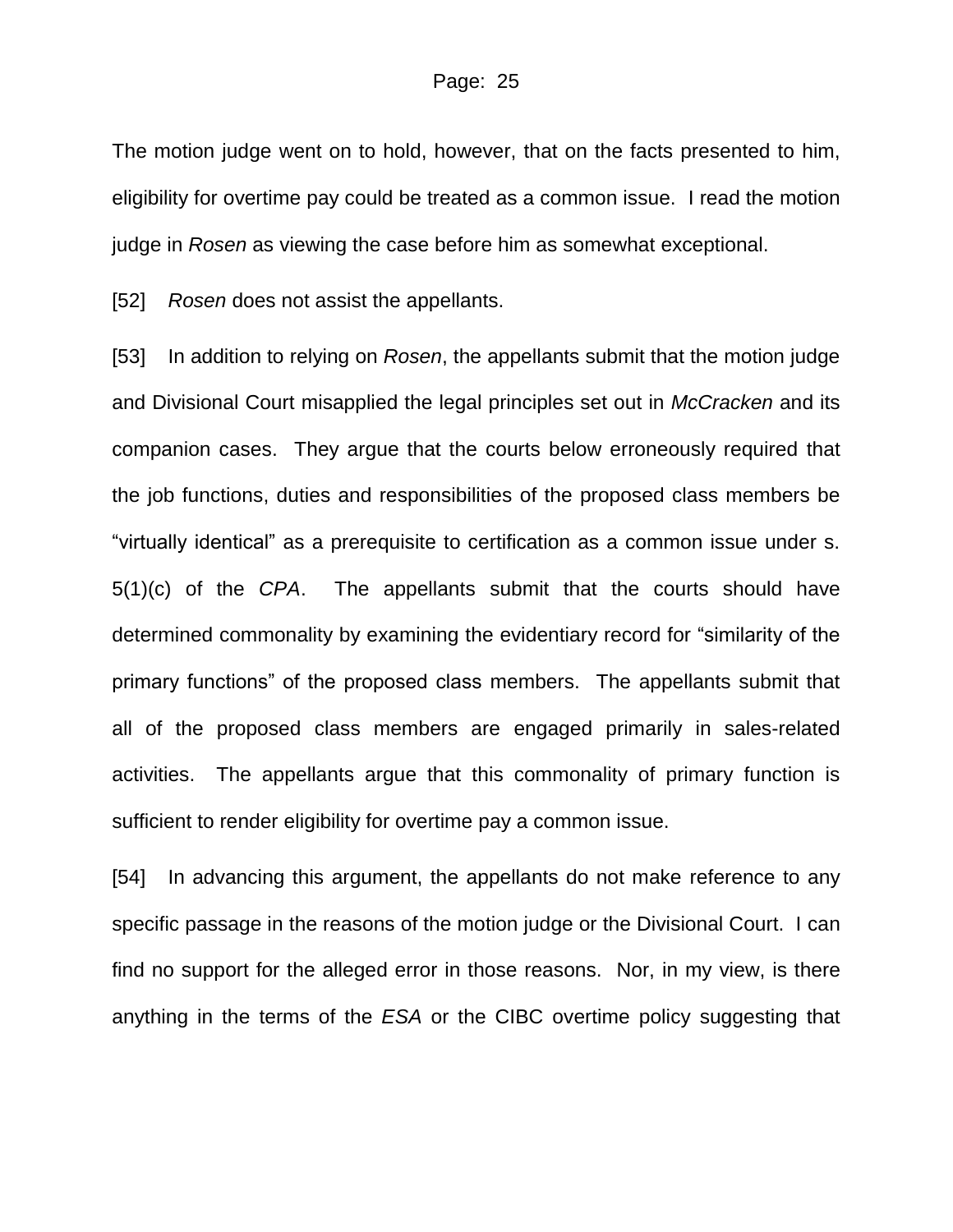eligibility for overtime pay requires the identification of the "primary" function of an individual employee.

[55] The question whether eligibility for overtime pay could be determined as a common issue did not turn on an arithmetical totalling up of the similarities and differences in the job-related duties and responsibilities of proposed class members. Nor did it require a ranking in order of importance of the various functions of the employees. The motion judge (at para. 113) and the Divisional Court (at paras. 25-26) properly focused the common issue inquiry on the degree of variability of those job characteristics, functions, duties and responsibilities that were germane to the characterization of the employee as managerial/supervisory for the purposes of overtime pay eligibility under the *ESA* and the CIBC overtime policy. If that variability makes it impossible to determine eligibility for overtime pay across the full proposed class, then eligibility for overtime pay is not a common issue regardless of whether all of the proposed class members share certain job functions.

[56] The issue under s. 5(1)(c) of the *CPA* is not job similarities at large, but whether the evidence shows that job functions and duties of proposed class members relevant to their eligibility for overtime pay are sufficiently similar across the proposed class to permit determination of eligibility without addressing the individual circumstances of the proposed class members: *McCracken*, at para. 104. The motion judge and Divisional Court focused on the right question.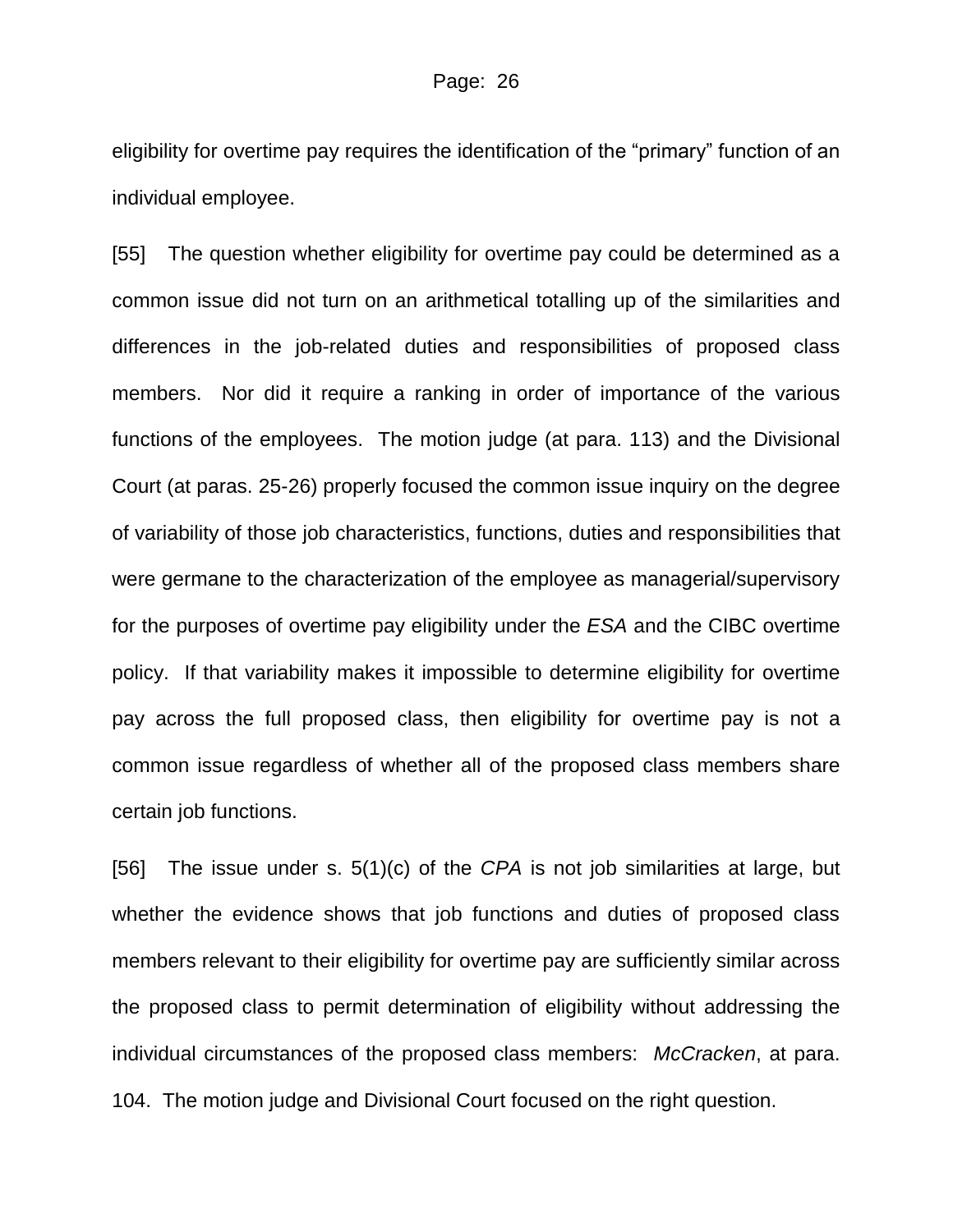[57] The appellants further contend that the Divisional Court erred in holding that the motion judge had not gone beyond the proper limits of the certification motion by engaging in an assessment of the ultimate merits of the plaintiffs' claim. The appellants refer to well-established authority to the effect that the merits of the claim are not relevant on the certification motion: see *Pro-Sys Consultants Ltd. v. Microsoft Corporation*, 2013 SCC 57, [2013] 3 S.C.R. 477, at paras. 102-105.

[58] The Divisional Court, at para. 29, rejected this submission. So would I. The motion judge on the certification motion was not concerned with the ultimate merits of the claim, that is whether employees were wrongly deprived of overtime pay. Rather, he was concerned with the "merits" of the argument that eligibility for overtime pay could be determined as a common issue. The motion judge could only make that determination by examining the evidence relevant to the issues engaged by the s. 5(1)(c) inquiry. The motion judge engaged in a factual inquiry to the extent required by s. 5(1)(c) of the *CPA*. In doing so, he observed that the evidence disclosed that some members of the proposed class, as it was defined before him, for example, IAs who were branch managers, clearly engaged in managerial and supervisory functions that would place them firmly within the managerial exception to eligibility for overtime pay. That observation was both relevant to the common issue inquiry and justified on the evidence. Indeed, I regard the appellants' subsequent significant narrowing of the proposed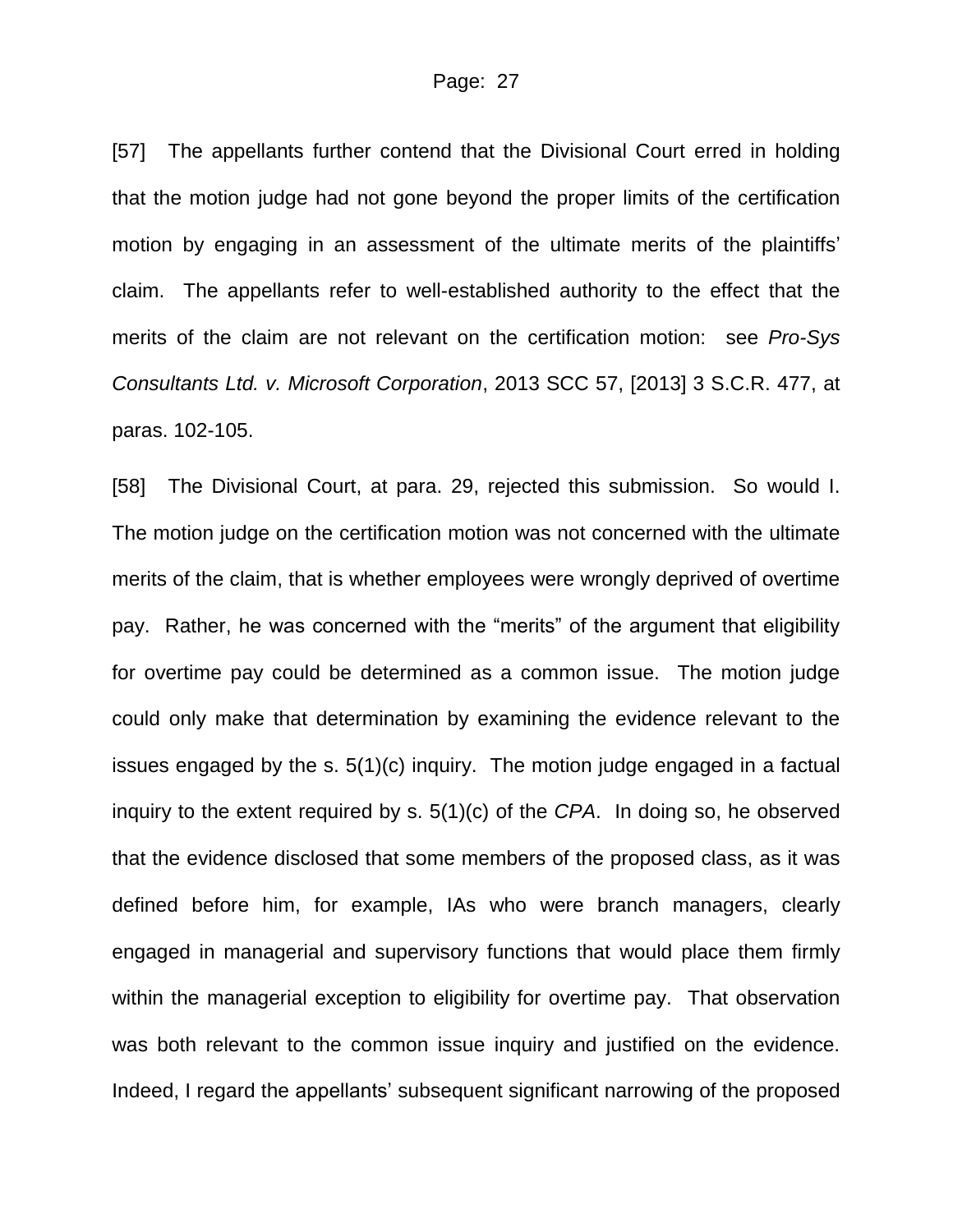class in the Divisional Court to eliminate IAs who clearly had managerial responsibilities essentially as an admission that the proposed class as framed before the motion judge included IAs who fell within the managerial/supervisory exception to eligibility for overtime pay. The motion judge's comments went no further than that.

#### **B. OTHER PROPOSED COMMON ISSUES**

[59] Alternatively, the appellants argued that if eligibility for overtime pay is not a common issue, the courts below erred in failing to certify any of the other proposed common issues. Those issues are found in the appendix to these reasons. The appellants argue that even if eligibility for overtime pay had to be determined on an individual basis, the resolution of the other proposed common issues would significantly advance the action: see *Cloud v. Canada (Attorney General)* (2004), 73 O.R. (3d) 401, at para. 53 (C.A.), application for leave to appeal refused, [2005] S.C.C.A. No. 50.

[60] This submission runs firmly against the analysis in *McCracken*. In that case, the motion judge, after deciding that eligibility for overtime pay of the proposed class members was not a common issue, held that the "minimum requirements" to be a managerial employee could be resolved as a common issue. Winkler C.J.O. held that the motion judge erred in so holding, explaining, at paras. 133-35: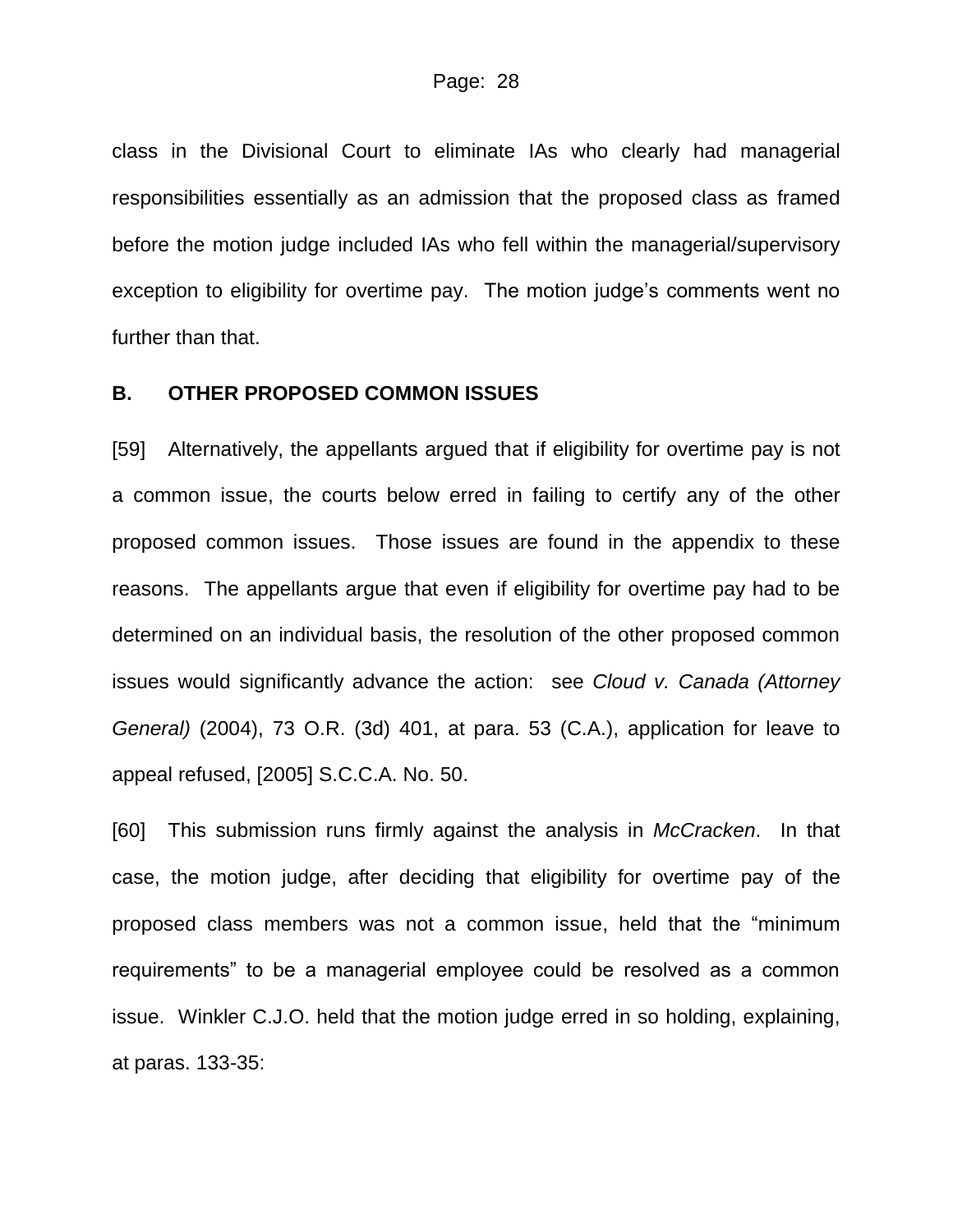In the absence of a common issues trial that would be able to resolve the threshold misclassification issue, determining the issue of the minimum indicia of management – or on the motion judge's formulation, the "minimum requirements" for being a managerial employee at CN – would not advance the proceedings in any significant way….

In attempting to state common issues that would minimally advance the proceeding on a class-wide basis, the motion judge lost sight of the fact that the plaintiff's action for unpaid overtime is fundamentally a misclassification case. *Answering the motion judge's revised common issues would not eliminate the need for substantial individual inquiries to determine whether – having regard to the specific job duties and responsibilities of class members and the organizational context in which each works – CN had properly or improperly classified FLSs as managerial employees.*

In the absence of an evidentiary basis for certifying a common issue that would resolve the misclassification issue, the proposed class action for unpaid overtime wages simply collapses. [Emphasis added.]

[61] The Chief Justice's words apply with full force to this case. Common issues referable to the terms of the employment contract as they relate to overtime pay and CIBC's compliance with those terms (proposed common issues "a" – "c"), are elements of the claim. However, absent an ability to determine the "threshold misclassification issue" as a common issue, the resolution of issues in respect of the terms of the employment contract as they relate to overtime pay would only minimally advance the litigation. Without a common issue of eligibility for overtime pay, certification based on proposed common issues involving the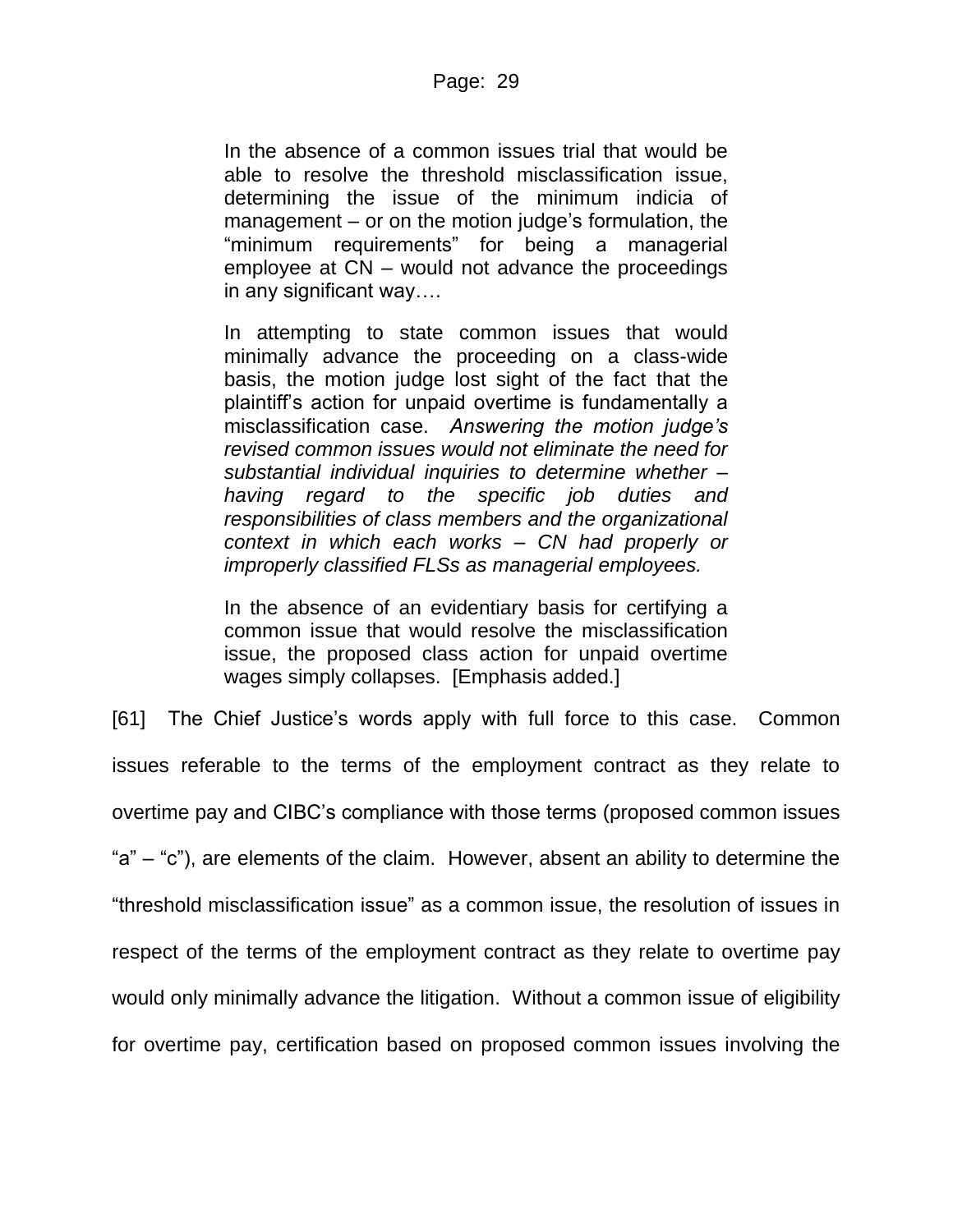terms of the employment contract that relate to overtime pay would surely be a case of the tail wagging the dog.

[62] I also agree with the submission made by counsel for the CIBC that some of the other proposed common issues could only be determined on a class-wide basis if eligibility for overtime pay could be determined on a class-wide basis. For example, common issue "d" asks "did the defendant breach any of its contractual or statutory duties?" The duties owed by CIBC to its employees, however, depend on whether the employees are eligible for overtime pay. It must follow that if eligibility for overtime pay is not a common issue that can be determined on a class-wide basis, then allegations of breaches of contractual and statutory duties that are premised on eligibility for overtime pay likewise cannot be resolved as common issues. Similarly, proposed common issue "f", which asks "were the defendants unjustly enriched by failing to compensate Class Members for overtime pay", simply reformulates the eligibility question in terms of an unjust enrichment claim. Both questions are equally incapable of resolution on a class-wide basis.

[63] The motion judge considered whether the other proposed common issues could justify certification. He concluded, at para. 199, that as eligibility for overtime pay could not be determined as a common issue, the appellants had failed to demonstrate that a class proceeding was the "preferable procedure for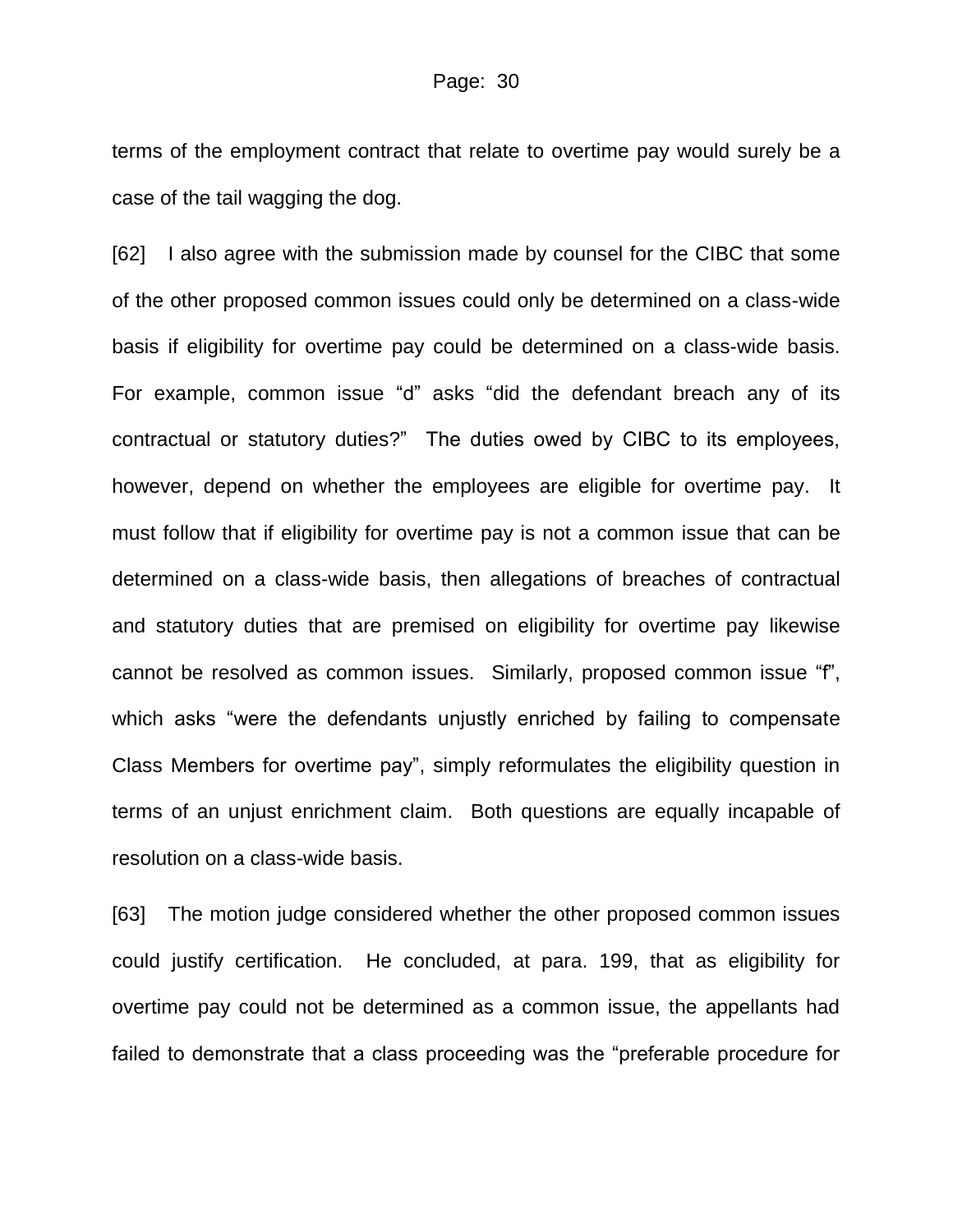the resolution of the common issues": s. 5(1)(d) *CPA*. 4 The Divisional Court agreed with this assessment (para. 30). The appellants have not demonstrated any basis upon which this court could interfere with those assessments.

#### **VII**

### **CONCLUSION**

[64] For the reasons set out above, I would dismiss the appeal and affirm the order of the Divisional Court dismissing the appeal from the order of the motion judge dismissing the motion for certification.

[65] Costs of the appeal will be addressed in writing. CIBC will serve and file submissions of no more than seven pages within 30 days of the release of these reasons. The appellants, and if so advised, the Class Proceedings Fund, which the court was told has funded this action, will file their submissions, also of no more than seven pages, within 15 days of receipt of CIBC's submissions. If necessary, CIBC may file a reply to the appellants' submissions of no more than three pages within seven days of receipt of the appellants' submissions.

RELEASED: "OCT -6 2014" "Doherty J.A."

 $\overline{a}$ 

"DD" "I agree Gloria Epstein J.A." "I agree M.L. Benotto J.A."

 $^4$  The motion judge, at para. 201 and following, went further in respect of IAs and AIAs. He held that even if eligibility for overtime could have been determined on a class-wide basis for IAs and AIAs, he would still have found that a class proceeding was not the preferable procedure for the resolution of the claims of the IAs and AIAs. He gave several reasons for coming to that conclusion. I need not address that part of his reasons.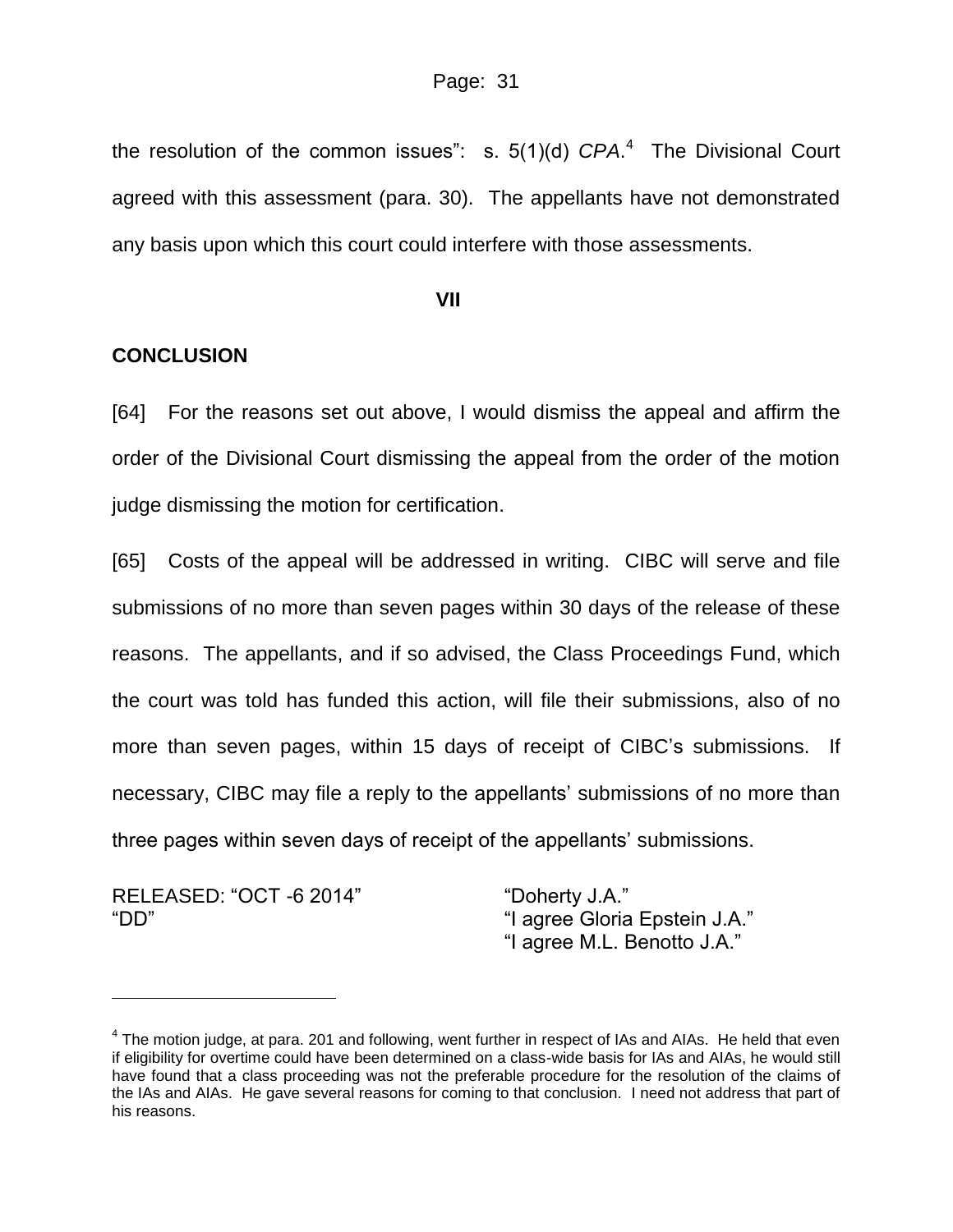# **APPENDIX PROPOSED COMMON ISSUES**

### *Breach of Contract and Statutory Claim*

- a. Do the minimum requirements of the *ESA* and the *Code* with regard to overtime form express or implied terms of the contracts with the Class Members?
- b. Do the Defendants owe contractual duties to the Class Members and statutory duties to:
	- i. ensure that the Class Members are properly classified regarding overtime pay eligibility?
	- ii. advise Class Members of their eligibility to overtime pay for hours worked in excess of the standards hours of work? If so, how?
	- iii. ensure that the Class Members' hours of work were monitored and accurately recorded? If so, how?
	- iv. ensure that Class Members who were eligible for overtime pay were compensated for hours which the employer required or permitted to be worked in excess of the standard hours of work, in accordance with the *ESA* and the *Code*?
		- 1. If so, how?
		- 2. Is a pre-approval requirement for overtime permissible?
- c. Do the Defendants have a duty (in contract or otherwise) to implement and maintain an effective and reasonable system or procedure which ensured that the duties in Common Issues (a) through (c) were satisfied for the Class Members?
- d. Did the defendant breach any of the above contractual duties or statutory duties?
	- i. If so, how?
- e. Are the Class Members eligible for overtime pay?